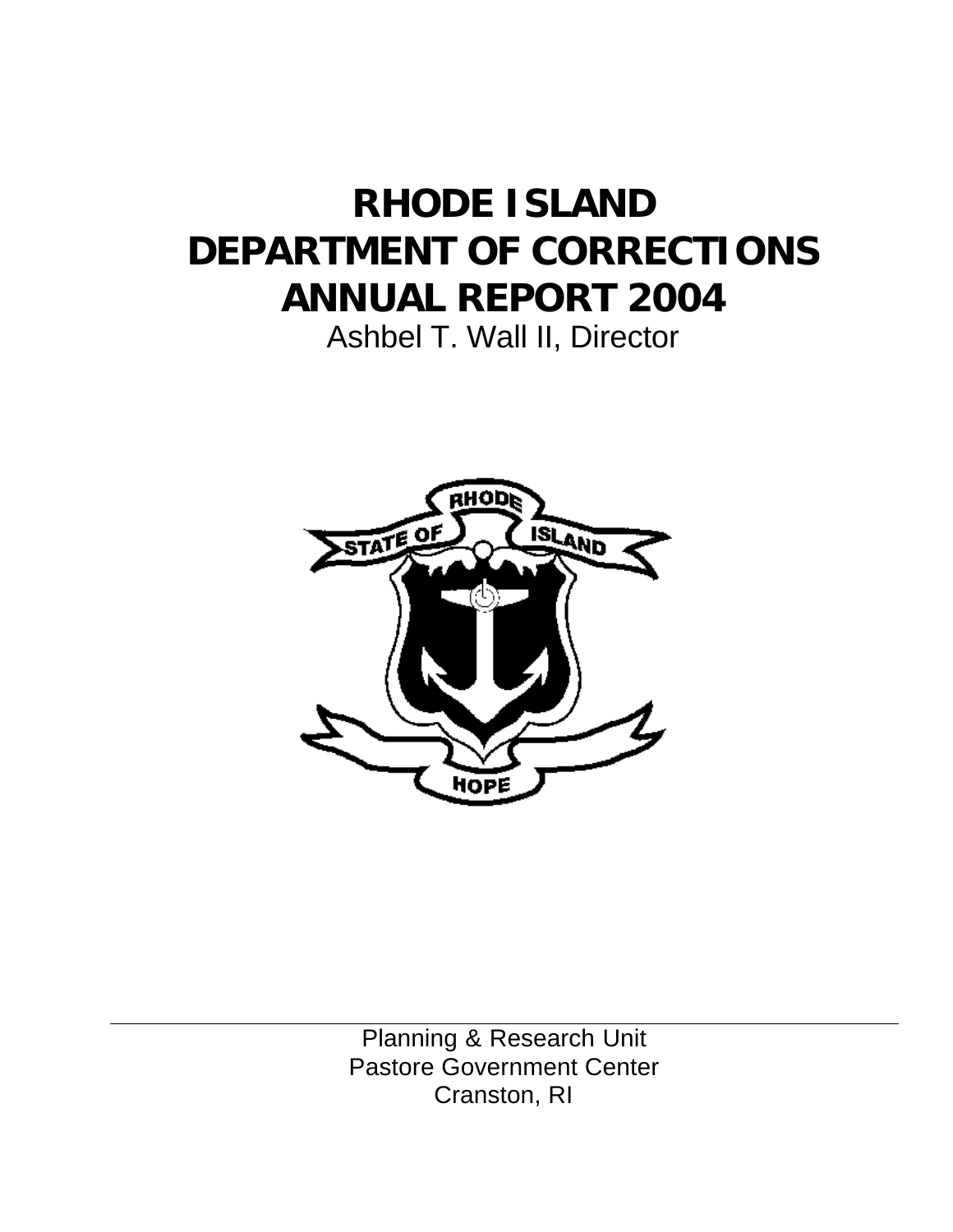## **TABLE OF CONTENTS**

|      | <b>Section</b>                                                                                                                                                                                                                                                                                                                                                                                                                   | Page           |
|------|----------------------------------------------------------------------------------------------------------------------------------------------------------------------------------------------------------------------------------------------------------------------------------------------------------------------------------------------------------------------------------------------------------------------------------|----------------|
| L.   | <b>INTRODUCTION TO REPORT</b>                                                                                                                                                                                                                                                                                                                                                                                                    | $\overline{2}$ |
| Н.   | RIDOC DESCRIPTION AND DATA CAVEATS                                                                                                                                                                                                                                                                                                                                                                                               | 3              |
| III. | <b>TOTAL POPULATION STATISTICS</b><br><b>Average Annual Population FY95-FY04</b><br>a.<br>Male, Female, and Total Populations<br><b>Average Annual Population FY95-FY04</b><br>$b_{\cdot}$<br>Awaiting Trial, Sentenced, and Total Populations<br><b>Average Monthly Population CY04</b><br>$C_{r}$<br>Awaiting Trial, Sentenced, and Total Populations<br><b>Total Population Demographics</b><br>d.<br>Offense Type, Race, Age | 4              |
|      | IV. AWAITING TRIAL POPULATION STATISTICS<br>a. Total Awaiting Trial Population (Males and Females)<br>Offense Type, Race, Age, Bail Status                                                                                                                                                                                                                                                                                       | 9              |
|      | V. SENTENCED POPULATION STATISTICS<br><b>Total Sentenced Population (Males and Females)</b><br>a.<br>Facility-specific Demographics<br>b.<br>Offense Type, Race, Age, Sentence Length                                                                                                                                                                                                                                            | 13             |
|      | VI. COMMUNITY CORRECTIONS STATISTICS<br>a. Probation Population<br>b. Parole Population                                                                                                                                                                                                                                                                                                                                          | 21             |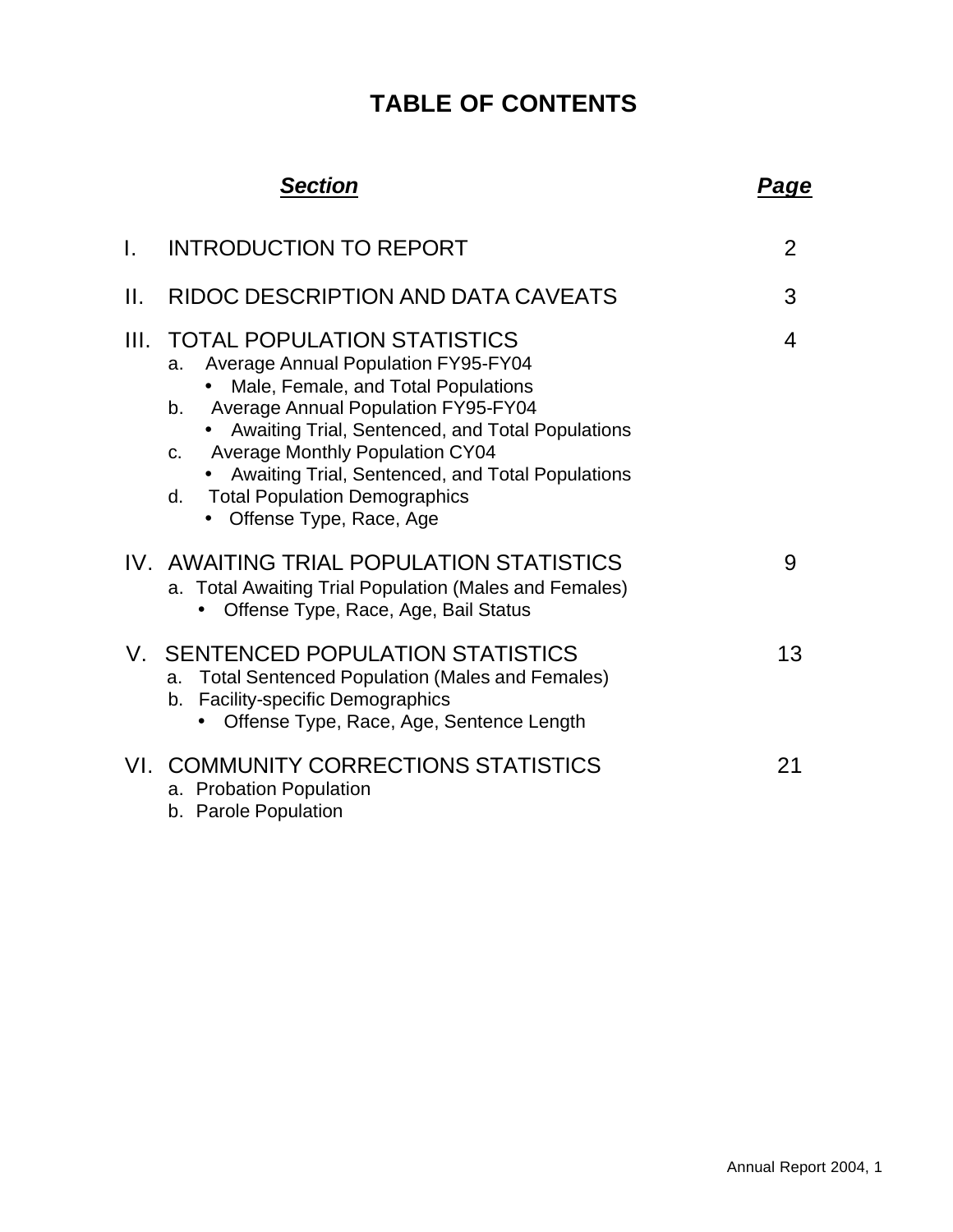### *I. INTRODUCTION*

The Planning & Research Unit, Administrative Division of the Rhode Island Department of Corrections (RIDOC) prepared this report. Data contained in the report were obtained through the Department's INFACTS (Inmate Tracking) and Probation & Parole Tracking System databases and analyzed by the Planning & Research Unit staff.

Additional copies of this report can be downloaded from the RIDOC website at www.doc.state.ri.us/divisions/admin.htm . If you should require additional information regarding the information contained in this report, contact the Principal Research Technician at (401) 462-3921.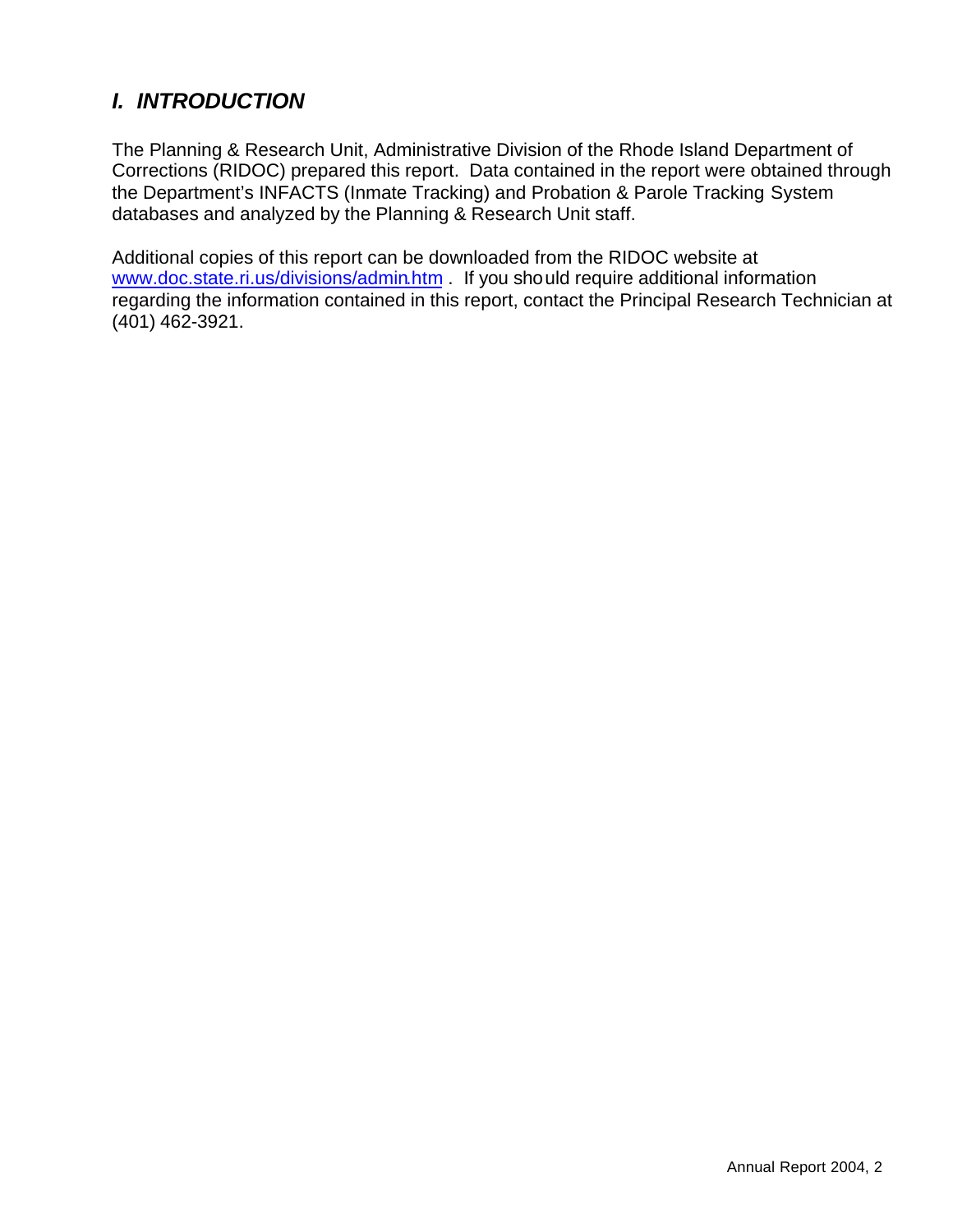### *II.**RIDOC DESCRIPTION AND DATA CAVEATS*

### *RIDOC Description*

Rhode Island operates a unified correctional system, meaning that all pretrial detainees and sentenced offenders (regardless of sentence length or crime) are under the jurisdiction of the Rhode Island Department of Corrections. RIDOC has eight (8) housing facilities on the Pastore Government Center Complex in Cranston, Rhode Island. For male inmates, the facilities include: a reception and diagnostic center which houses all pretrial detainees as well as newly sentenced offenders (Intake Service Center); one supermax (High Security Center); one maximum-security (Maximum); two medium-securities (Medium Moran and Medium Price); and one minimum-security building (Minimum). For females, there are two on-grounds facilities: the medium-security (Gloria McDonald Building) and the minimum-security (Dorothea Dix Building). Additionally, about a dozen sentenced females are housed in a transitional housing program (WTH). Both male and female offenders, awaiting trial and sentenced, also participate in the electronic monitoring program (Home Confinement).

Also included in this report are those inmates who have been transferred to the State's Department of Mental Health, Retardation & Hospital's Forensic Unit.

The RIDOC is also responsible for supervising all adult offenders who are in the community, but are under some form of community supervision (either Probation or Parole). The great majority of all sentenced offenders in Rhode Island receive a "split sentence," meaning that they spend some portion of time incarcerated at the RIDOC, followed by time on Probation.

#### *Data Caveats*

The majority of information in this report summarizes RIDOC's stock population on September 30, 2004. Stock data do not capture the flow of inmates into and out of Rhode Island's correctional system; instead, this is a "snapshot" of RIDOC's population on one particular day. Please pay special attention to the title of each graphic, as the title will indicate the data is from a time period other than the stock date (i.e., fiscal year, calendar year).

#### Offense Categories

Throughout the report, type of offense is determined by the most serious charge that the offender is sentenced to incarceration or community supervision. As an example, if an offender had both a drug charge and a sex charge, they would be captured in the sex category and not the drug category.

#### Race Categories

RIDOC records Hispanic as a race rather than as an ethnicity. As a result, we cannot determine whether inmates identifying themselves as Hispanic are white or black. Those identifying themselves as white or black may also be Hispanic.

#### Missing Data

Unfortunately, in some instances, data is missing from the source database. As a result, totals may not always add up to 100%.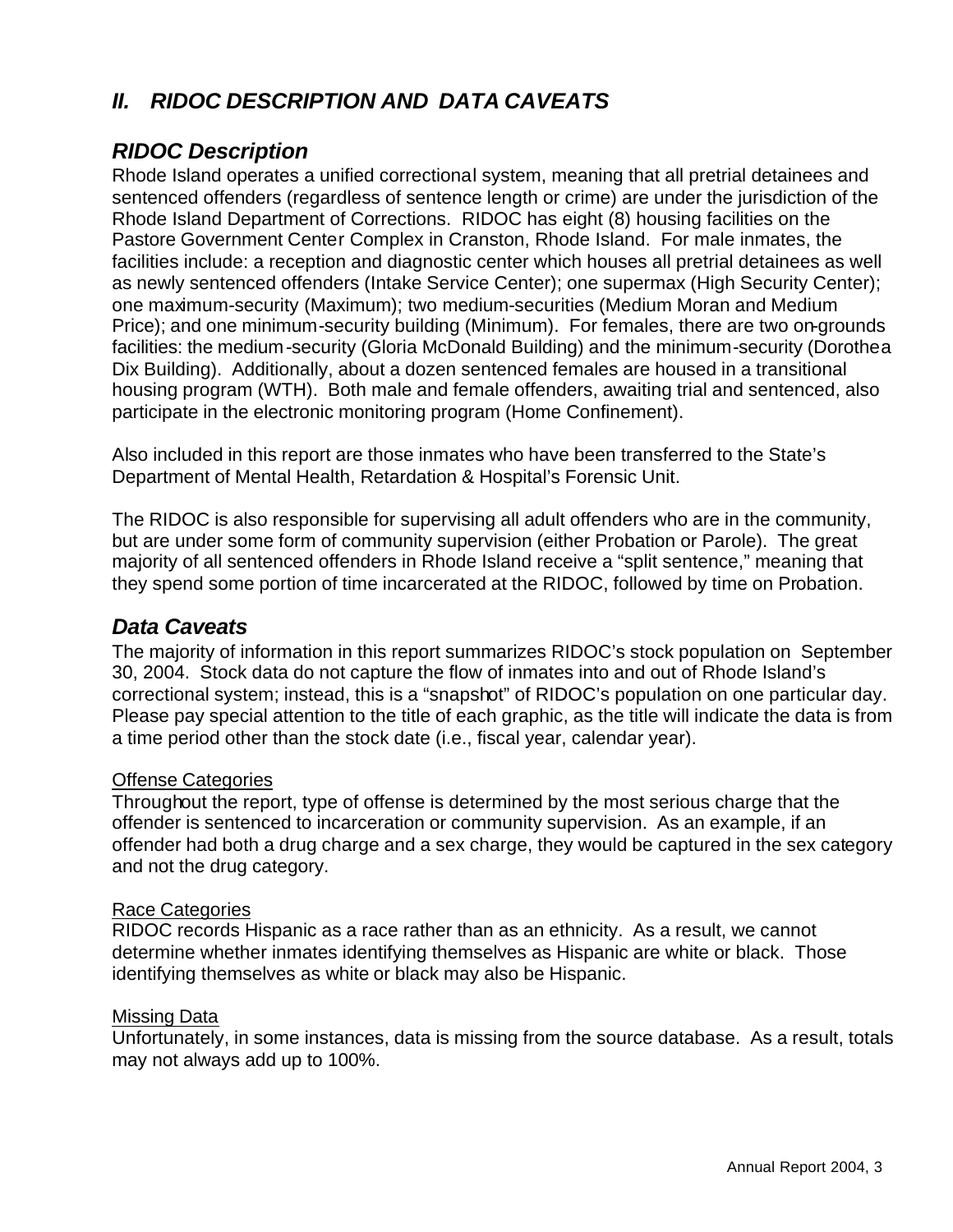### *III. TOTAL POPULATION FY95-FY04*





#### **Summary:**

The total prison population has experienced a net increase of 17% from FY95 to FY04.

The total population for FY04 averaged 5% higher than that of FY03.The awaiting trial population increased by 19% from FY03 to FY04.The sentenced population, however, decreased 4% from FY03 to FY04.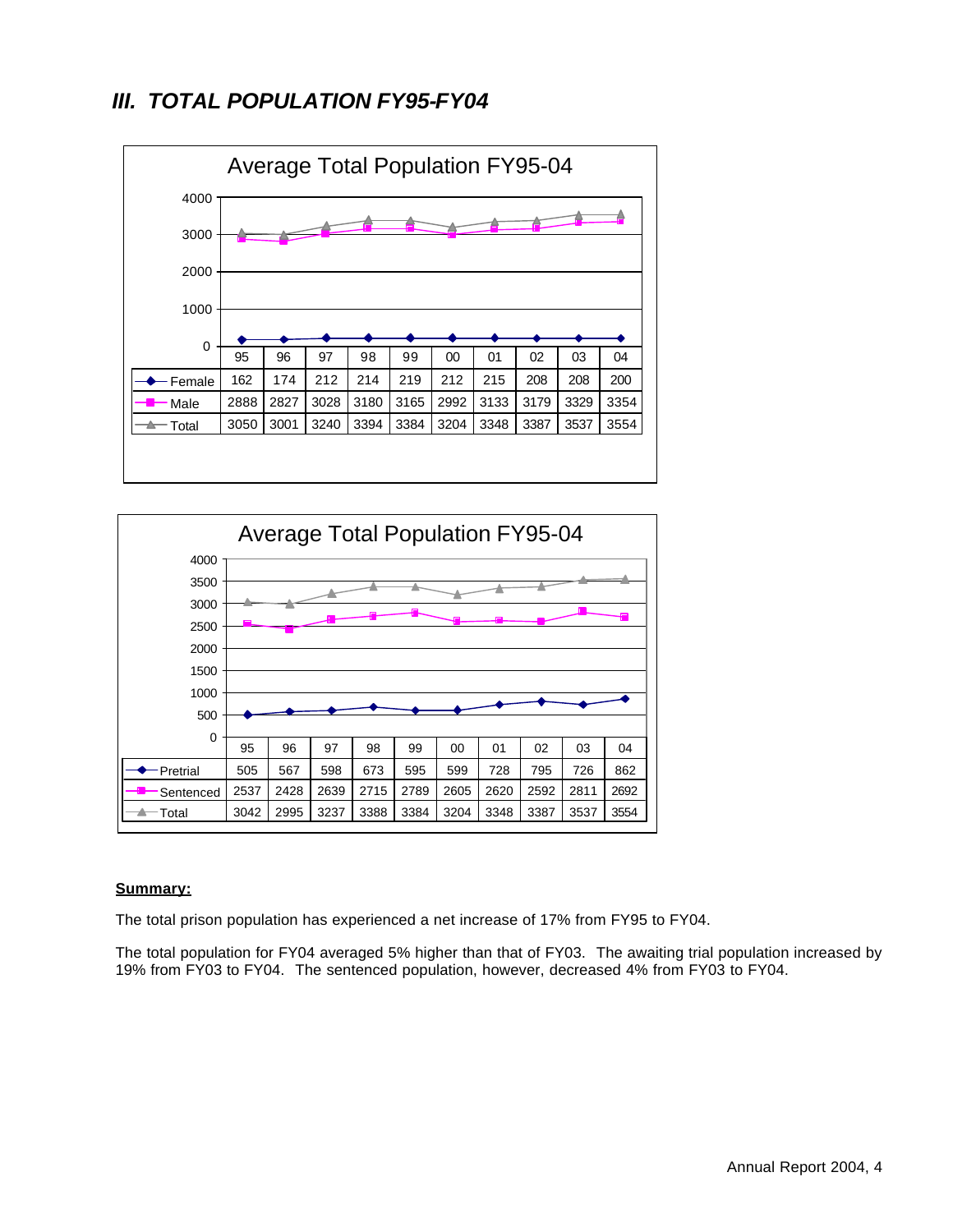



#### **Summary:**

The total sentenced population decreased by 4% from January to December. Sentenced males decreased by 4%, while sentenced females decreased by 19%.

From January to December, the total awaiting trial population decreased by 22%. The male awaiting trial population decreased by 23%, while the female awaiting trial population decreased by 5%.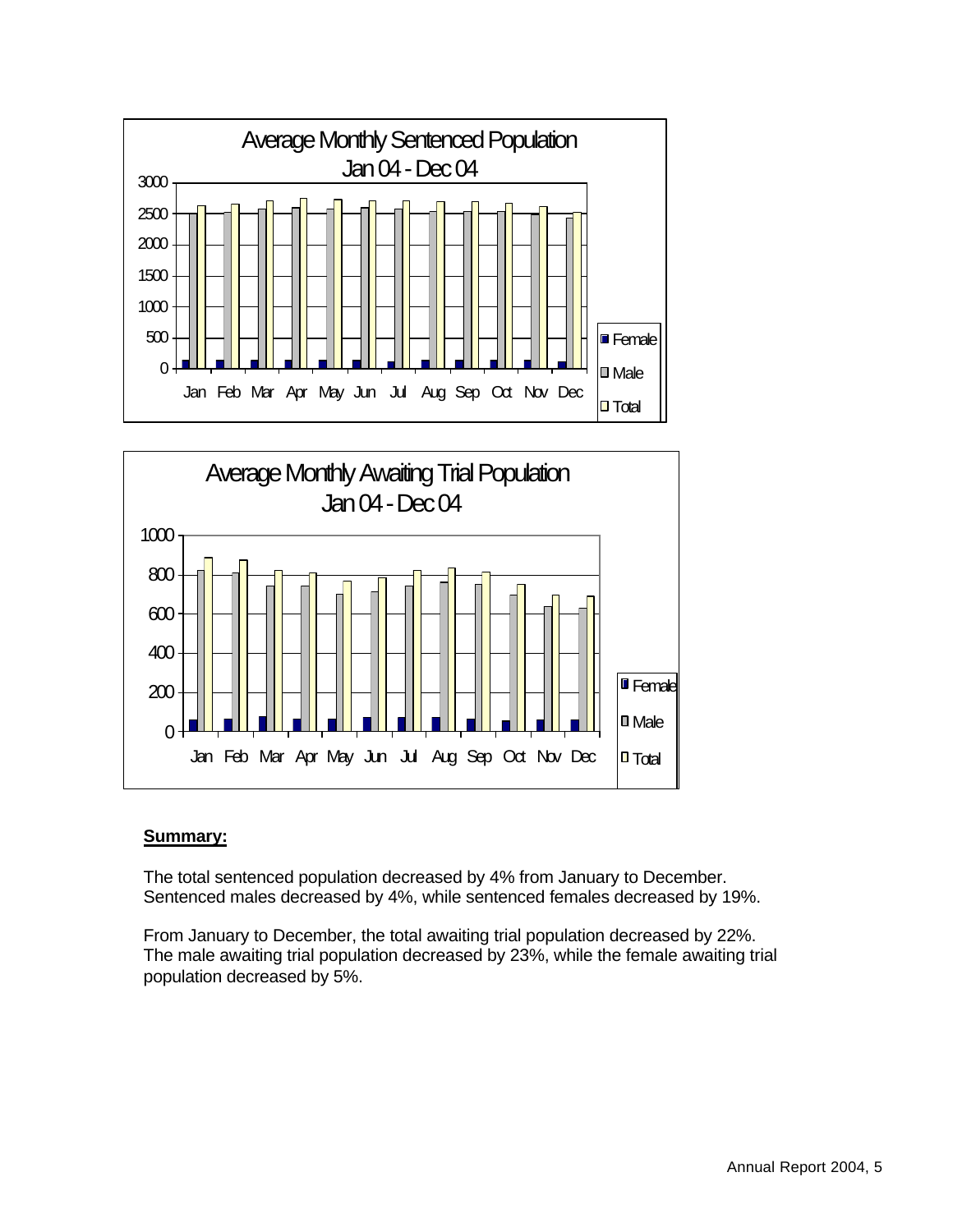### *Total Population Demographics (3,638) \**

-Included are Rhode Island offenders who are serving in Rhode Island (either in a secure facility, non-secure facility or on home confinement), and those offenders who are under another State's jurisdiction, but housed in Rhode Island.

-Offenders excluded from the summary statistics below are those offenders who are under Rhode Island jurisdiction, but serving out-of-state, and those offenders being detained by the INS or other Federal agency since this segment of the population fluctuates as a result of the true custodial population and the number of detainees sent to Rhode Island by these agencies.



**TOTAL POPULATION: Type of Offense**

|       |        |              |         |       | Type of Offense |       |            |        |
|-------|--------|--------------|---------|-------|-----------------|-------|------------|--------|
| Sex   |        |              | Violent | Sex   | B&E             | Drug  | Nonviolent | Total  |
|       | Female | Count        | 49      | 0     | 8               | 43    | 142        | 242    |
|       |        | % within sex | 20.2%   | .0%   | 3.3%            | 17.8% | 58.7%      | 100.0% |
|       | Male   | Count        | 1313    | 388   | 280             | 647   | 754        | 3382   |
|       |        | % within sex | 38.8%   | 11.5% | 8.3%            | 19.1% | 22.3%      | 100.0% |
| Total |        | Count        | 1362    | 388   | 288             | 690   | 896        | 3624   |
|       |        | % within sex | 37.6%   | 10.7% | 7.9%            | 19.0% | 24.7%      | 100.0% |

#### **SUMMARY:**

On September 30, 2004, the most common offense type for the male population was violent (39%) while the most common offense type for females was nonviolent (59%).

\* Population as of 9/30/04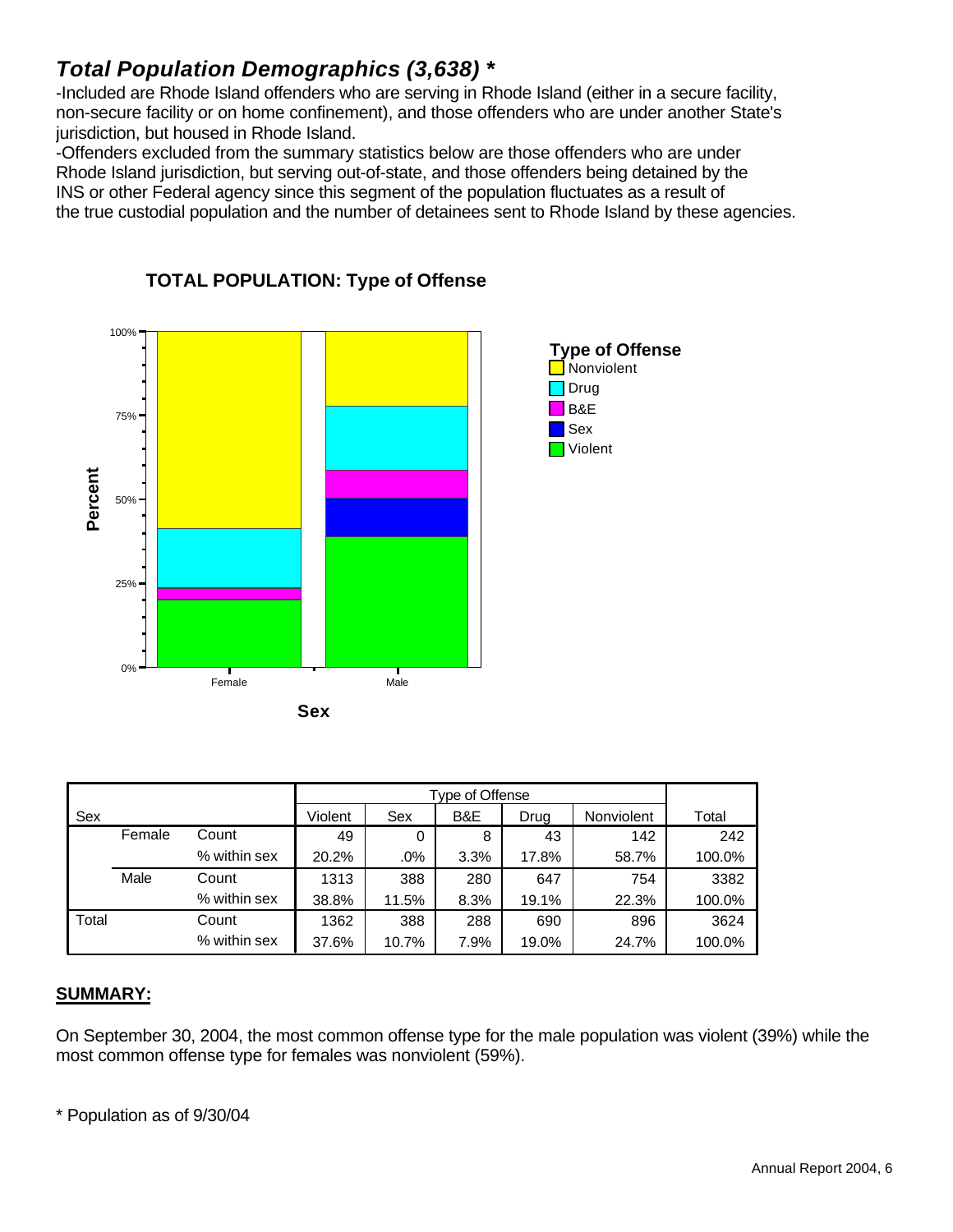#### **TOTAL POPULATION: Race**



|       |        |              |              |       |        | Race     |                |       |        |
|-------|--------|--------------|--------------|-------|--------|----------|----------------|-------|--------|
| Sex   |        |              | <b>Black</b> | White | Asian  | Hispanic | Amer<br>Indian | Other | Total  |
|       | Female | Count        | 57           | 145   | 2      | 35       | 2              | 3     | 244    |
|       |        | % within sex | 23.4%        | 59.4% | $.8\%$ | 14.3%    | .8%            | 1.2%  | 100.0% |
|       | Male   | Count        | 983          | 1689  | 44     | 659      | 16             | 3     | 3394   |
|       |        | % within sex | 29.0%        | 49.8% | 1.3%   | 19.4%    | .5%            | .1%   | 100.0% |
| Total |        | Count        | 1040         | 1834  | 46     | 694      | 18             | 6     | 3638   |
|       |        | % within sex | 28.6%        | 50.4% | 1.3%   | 19.1%    | .5%            | .2%   | 100.0% |

#### **SUMMARY:**

On September 30, 2004, Whites constituted the largest proportion of inmates (50%). The second largest proportion of inmates were Black (29%).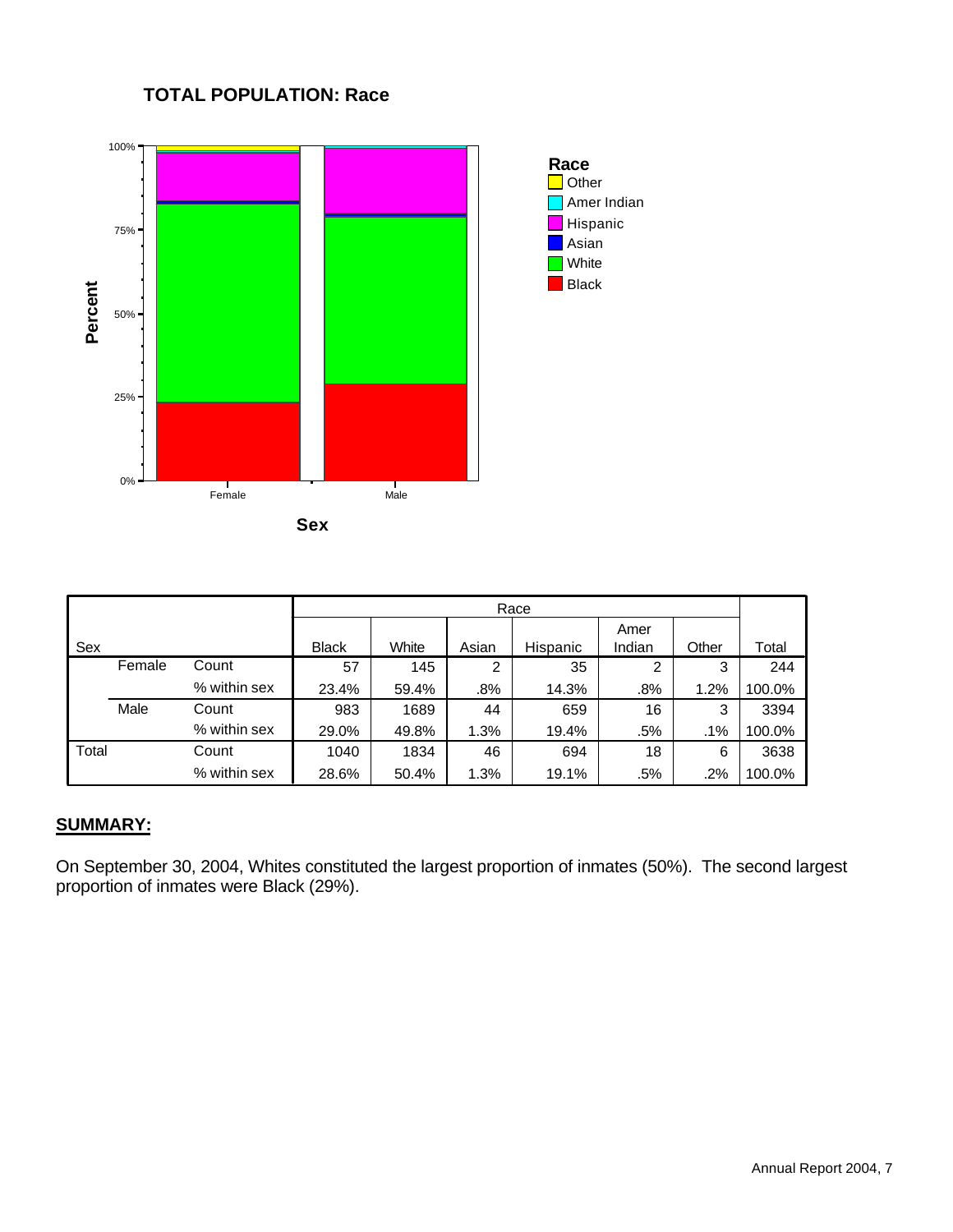#### **TOTAL POPULATION: Age**



|       |        |              |      | Age   |       |       |       |       |        |  |  |
|-------|--------|--------------|------|-------|-------|-------|-------|-------|--------|--|--|
| Sex   |        |              | < 20 | 20-29 | 30-39 | 40-49 | 50-59 | $60+$ | Total  |  |  |
|       | Female | Count        | 4    | 62    | 100   | 64    | 12    | 2     | 244    |  |  |
|       |        | % within sex | 1.6% | 25.4% | 41.0% | 26.2% | 4.9%  | .8%   | 100.0% |  |  |
|       | Male   | Count        | 135  | 1235  | 960   | 779   | 202   | 83    | 3394   |  |  |
|       |        | % within sex | 4.0% | 36.4% | 28.3% | 23.0% | 6.0%  | 2.4%  | 100.0% |  |  |
| Total |        | Count        | 139  | 1297  | 1060  | 843   | 214   | 85    | 3638   |  |  |
|       |        | % within sex | 3.8% | 35.7% | 29.1% | 23.2% | 5.9%  | 2.3%  | 100.0% |  |  |

#### **SUMMARY:**

On September 30, 2004, 65% of the population were between 20 and 39 years old.

The average age was 34 with a range for female inmates from 19 to 63 and a range for male inmates from 16 to 82.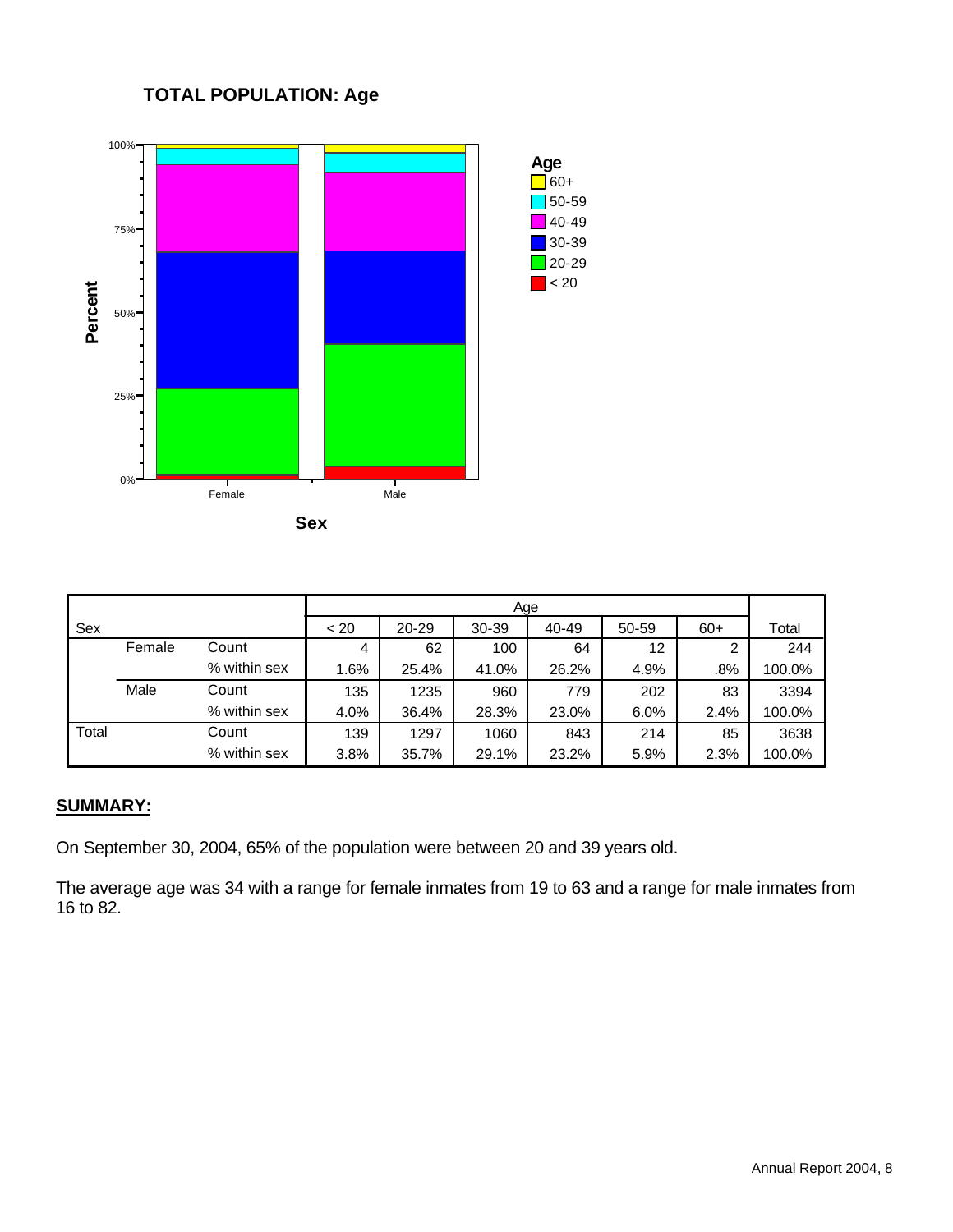### *IV. AWAITING TRIAL POPULATION (807)*



#### **AWAITING TRIAL POPULATION: Type of Offense**

| Sex   |        |              | Violent | Sex   | B&E  | Drug  | Nonviolent | Total  |
|-------|--------|--------------|---------|-------|------|-------|------------|--------|
|       | Female | Count        | 10      | 0     |      | 13    | 33         | 57     |
|       |        | % within sex | 17.5%   | .0%   | 1.8% | 22.8% | 57.9%      | 100.0% |
|       | Male   | Count        | 303     | 74    | 50   | 167   | 149        | 743    |
|       |        | % within sex | 40.8%   | 10.0% | 6.7% | 22.5% | 20.1%      | 100.0% |
| Total |        | Count        | 313     | 74    | 51   | 180   | 182        | 800    |
|       |        | % within sex | 39.1%   | 9.3%  | 6.4% | 22.5% | 22.8%      | 100.0% |

#### **SUMMARY:**

Included in the pretrial population are 43 offenders who are awaiting trial on home confinement.

On September 30, 2004, over one-third of males were awaiting trial for violent offenses, making it the largest offense category. In contrast, nonviolent was the largest offense category for females awaiting trial (58%).

NOTE: At the time of this analysis, RIDOC had not received court documentation indicating the charge for which 7 offenders were being held. As a result, they are not counted in the table above.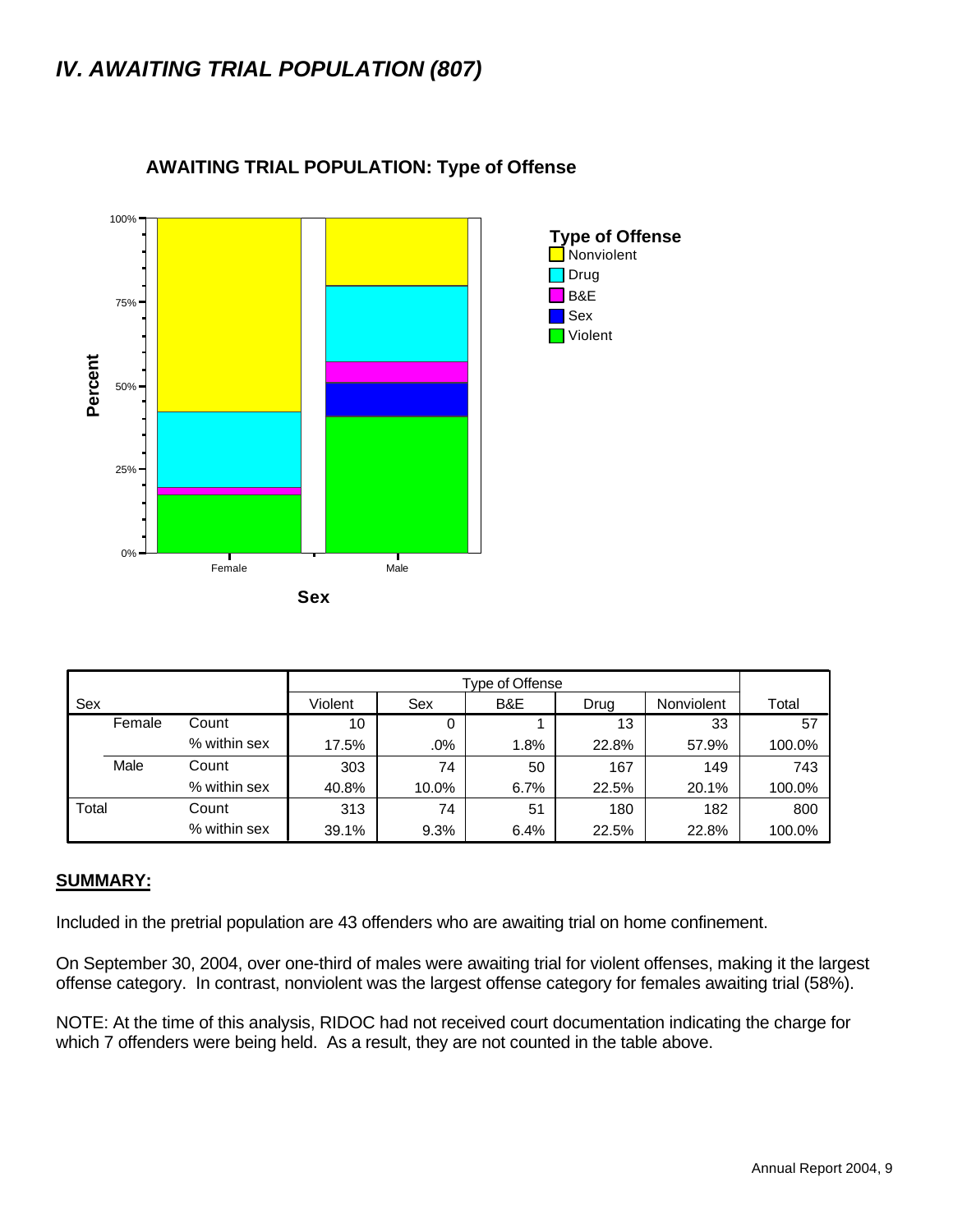



|       |        |              |              |       |       | Race     |             |       |        |
|-------|--------|--------------|--------------|-------|-------|----------|-------------|-------|--------|
| Sex   |        |              | <b>Black</b> | White | Asian | Hispanic | Amer Indian | Other | Total  |
|       | Female | Count        | 15           | 34    | 0     | 9        |             | 0     | 59     |
|       |        | % within sex | 25.4%        | 57.6% | .0%   | 15.3%    | 1.7%        | .0%   | 100.0% |
|       | Male   | Count        | 225          | 312   | 14    | 190      | 5           |       | 747    |
|       |        | % within sex | 30.1%        | 41.8% | 1.9%  | 25.4%    | $.7\%$      | .1%   | 100.0% |
| Total |        | Count        | 240          | 346   | 14    | 199      | 6           |       | 806    |
|       |        | % within sex | 29.8%        | 42.9% | 1.7%  | 24.7%    | $.7\%$      | .1%   | 100.0% |

#### **SUMMARY:**

As consistent with data from previous years, Whites constitute the largest proportion of awaiting trial offenders (43%). The second largest proportion of inmates were Black (30%).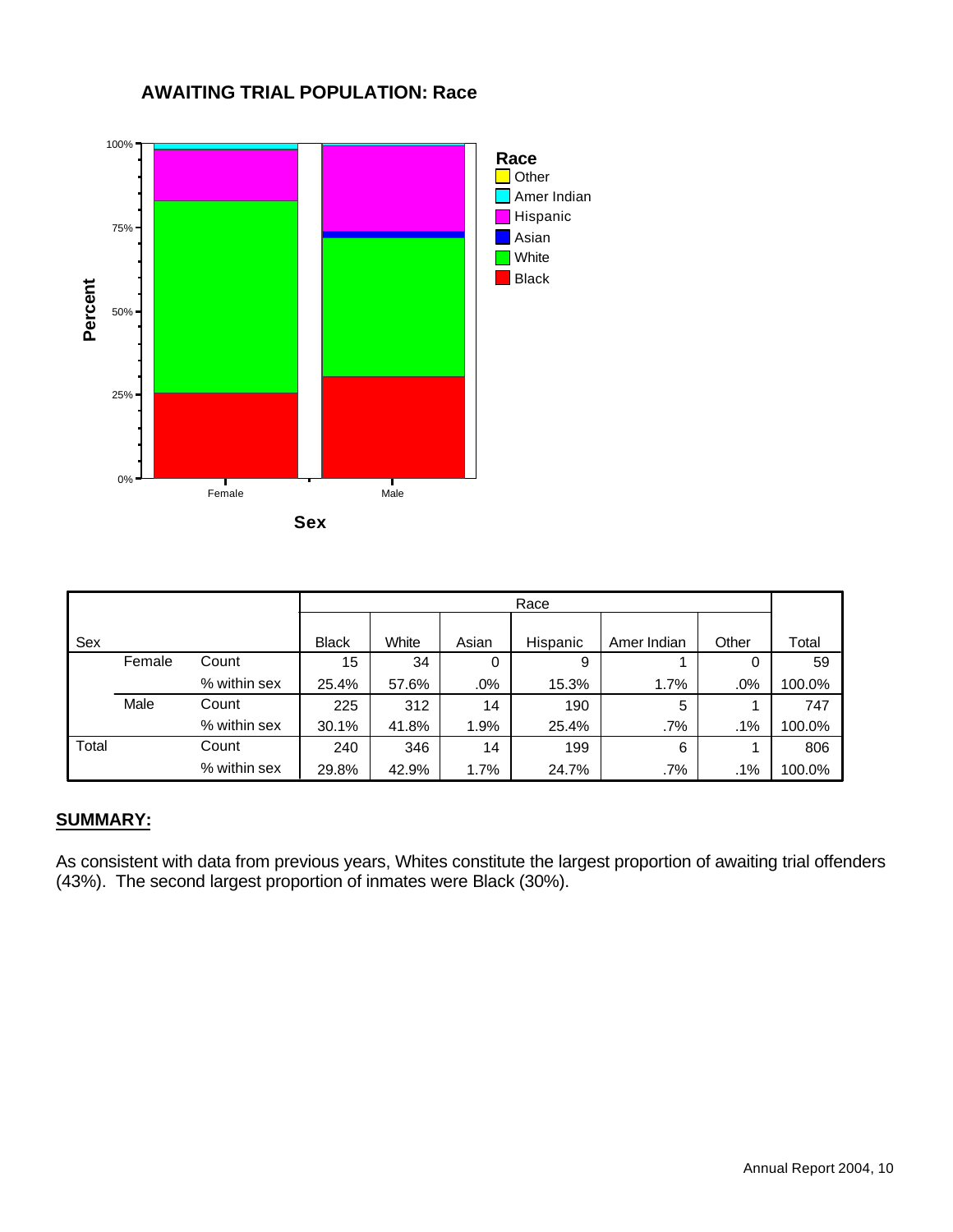

#### 1 | 16 | 27 | 11 | 3 | 1 | 59 1.7% | 27.1% | 45.8% | 18.6% | 5.1% | 1.7% | 100.0% 66 292 207 136 32 14 747 8.8% 39.1% 27.7% 18.2% 4.3% 1.9% 100.0% 67 | 308 | 234 | 147 | 35 | 15 | 806 8.3% | 38.2% | 29.0% | 18.2% | 4.3% | 1.9% | 100.0% **Count** % within sex **Count** % within sex **Count** % within sex Sex Female Male Total < 20 20-29 30-39 40-49 50-59 60+ Age Total

#### **SUMMARY:**

The average age for all awaiting trial inmates was 32, with a range from 16-74. Almost half of the awaiting trial population (47%) was under age 30.

For awaiting trial males, the average age was 32, with a range from 16-74. For females, the average age was 35, with a range from 19-62.

#### **AWAITING TRIAL POPULATION: Age**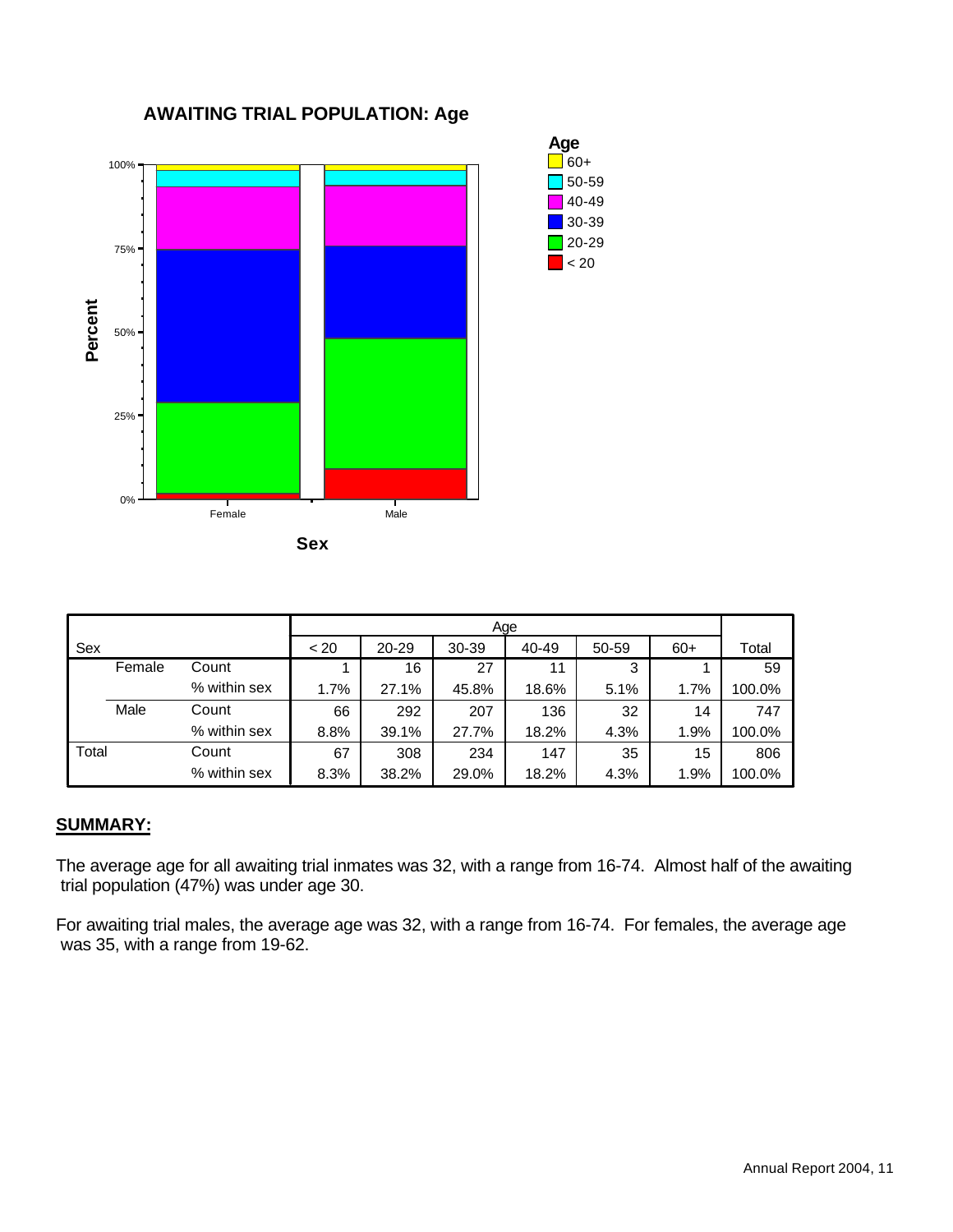

#### **AWAITING TRIAL POPULATION: Bail**

|       |        |              |                  | <b>Bail Categories</b> |                   |        |
|-------|--------|--------------|------------------|------------------------|-------------------|--------|
| Sex   |        |              | Held w/o<br>Bail | Over<br>\$10,000       | Under<br>\$10,000 | Total  |
|       | Female | Count        | 38               |                        | 20                | 59     |
|       |        | % within sex | 64.4%            | 1.7%                   | 33.9%             | 100.0% |
|       | Male   | Count        | 525              | 67                     | 155               | 747    |
|       |        | % within sex | 70.3%            | $9.0\%$                | 20.7%             | 100.0% |
| Total |        | Count        | 563              | 68                     | 175               | 806    |
|       |        | % within sex | 69.9%            | 8.4%                   | 21.7%             | 100.0% |

#### **SUMMARY:**

On September 30, 2004, the majority of awaiting trial population were being held without bail (70%).

Of those inmates held without bail, 45% were awaiting trial for a violent offense and and additional 26% were awaiting trial for a drug-related offense.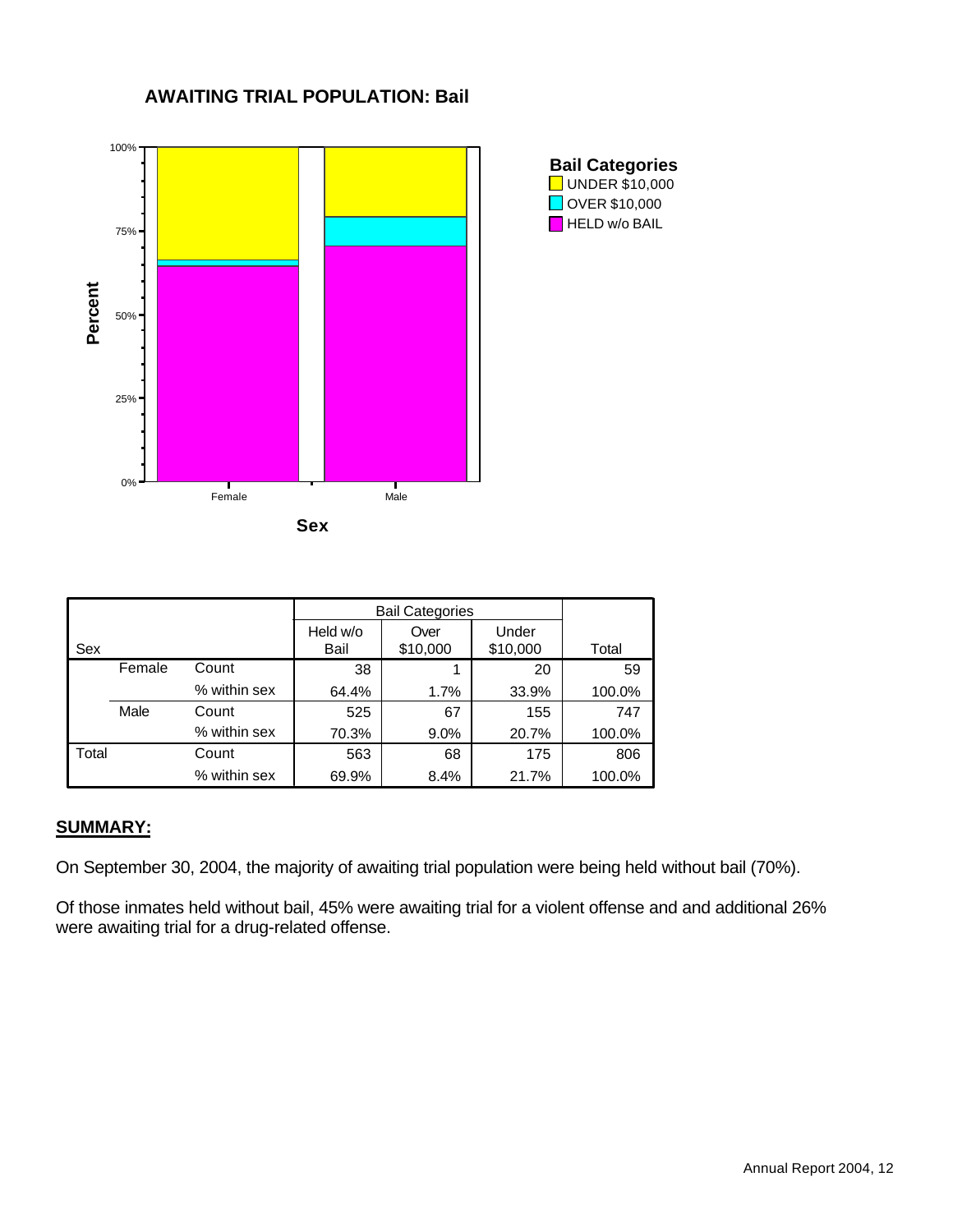### *V. SENTENCED POPULATION (2831)*



#### **SENTENCED POPULATION: Type of Offense**



|       |        |              |         |        | Type of Offense |       |            |        |
|-------|--------|--------------|---------|--------|-----------------|-------|------------|--------|
| Sex   |        |              | Violent | Sex    | B&E             | Drug  | Nonviolent | Total  |
|       | Female | Count        | 39      | 0      | 7               | 30    | 109        | 185    |
|       |        | % within sex | 21.1%   | $.0\%$ | 3.8%            | 16.2% | 58.9%      | 100.0% |
|       | Male   | Count        | 1010    | 314    | 230             | 480   | 605        | 2639   |
|       |        | % within sex | 38.2%   | 11.9%  | 8.7%            | 18.2% | 22.9%      | 100.0% |
| Total |        | Count        | 1049    | 314    | 237             | 510   | 714        | 2824   |
|       |        | % within sex | 37.1%   | 11.1%  | 8.4%            | 18.1% | 25.3%      | 100.0% |

#### **SUMMARY:**

Included in the total sentenced population are 150 offenders serving time on home confinement. Additionally, 8 female offenders who were serving time at the Women's Transitional Housing Program on September 30, 2004 are included.

The most common sentences for females are for the following crimes: Shoplifting (37), Loiter for Prostitution (14), and Simple Assault (10).

The most common sentences for males are for the following crimes: Robbery (231), Murder I (135), and First Degree Child Molestation (125).

NOTE: At the time of this analysis, RIDOC had not received court documentation indicating the charge for 7 offenders being held. As a result, these offenders are not counted in the table above.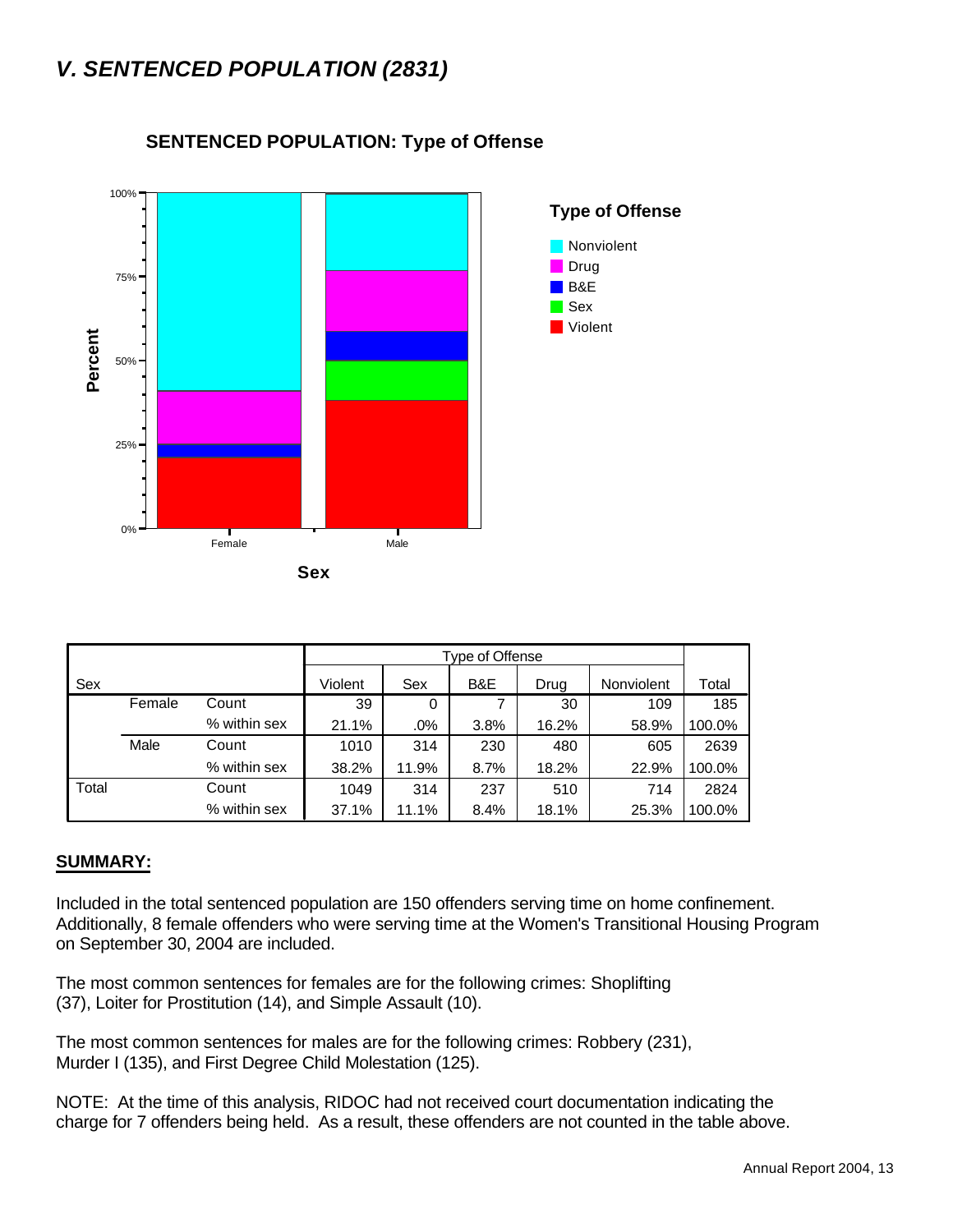

#### **SENTENCED POPULATION: Race**

|       |        |              |              |       |       | Race     |                |       |        |
|-------|--------|--------------|--------------|-------|-------|----------|----------------|-------|--------|
| Sex   |        |              | <b>Black</b> | White | Asian | Hispanic | Amer<br>Indian | Other | Total  |
|       | Female | Count        | 42           | 111   | 2     | 26       |                | 3     | 185    |
|       |        | % within sex | 22.7%        | 60.0% | 1.1%  | 14.1%    | .5%            | 1.6%  | 100.0% |
|       | Male   | Count        | 757          | 1377  | 30    | 469      | 11             | 2     | 2646   |
|       |        | % within sex | 28.6%        | 52.0% | 1.1%  | 17.7%    | .4%            | .1%   | 100.0% |
| Total |        | Count        | 799          | 1488  | 32    | 495      | 12             | 5     | 2831   |
|       |        | % within sex | 28.2%        | 52.6% | 1.1%  | 17.5%    | .4%            | .2%   | 100.0% |

#### **SUMMARY:**

The breakdown of race by the sentenced population is similar to the awaiting trial population. Whites constitute 53% of the sentenced population and Blacks consitute 28% of the sentenced population.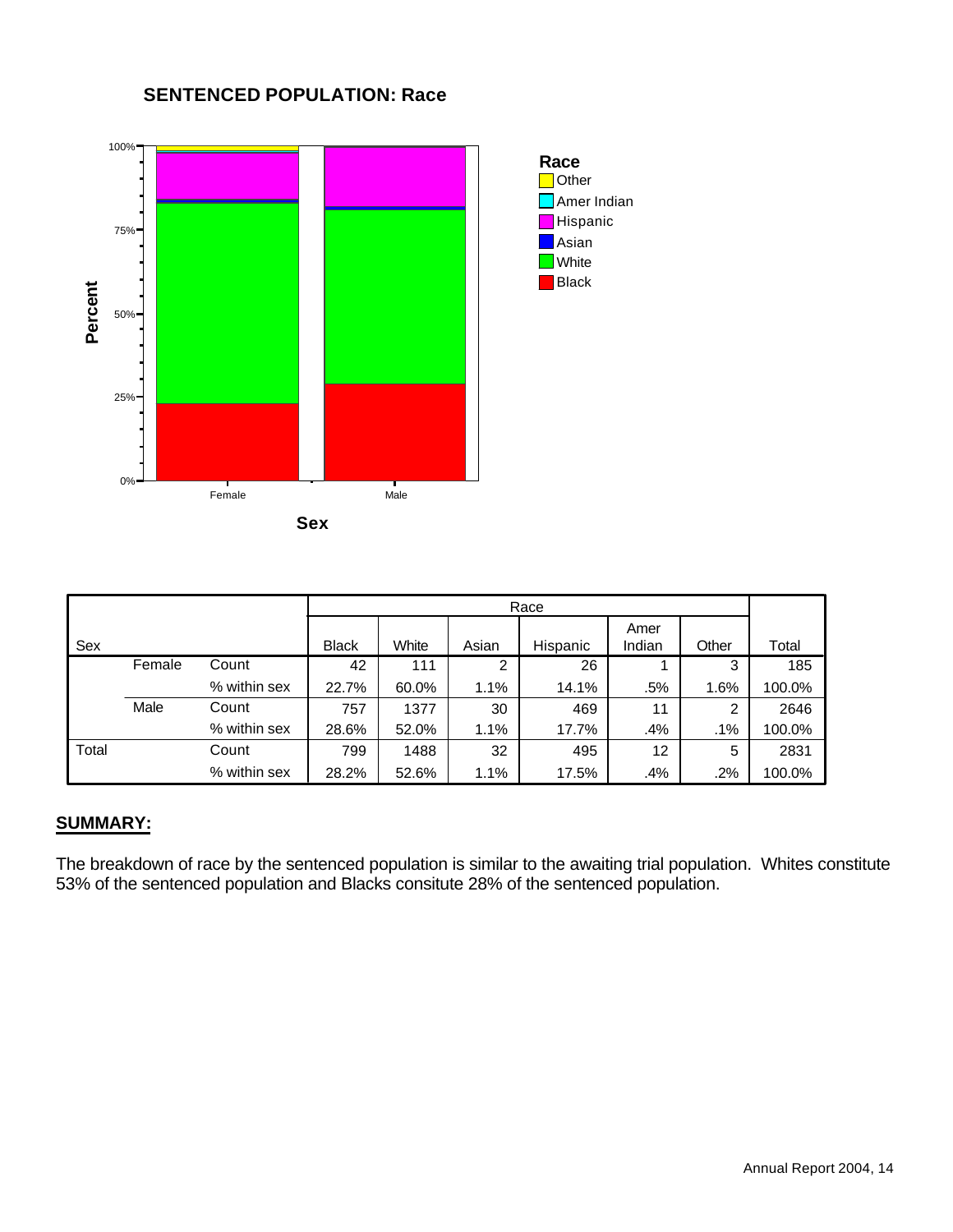#### **SENTENCED POPULATION: Age**



|       |        |              |      |           | Age       |       |       |       |        |
|-------|--------|--------------|------|-----------|-----------|-------|-------|-------|--------|
| Sex   |        |              | < 20 | $20 - 29$ | $30 - 39$ | 40-49 | 50-59 | $60+$ | Total  |
|       | Female | Count        | 3    | 46        | 73        | 53    | 9     |       | 185    |
|       |        | % within sex | 1.6% | 24.9%     | 39.5%     | 28.6% | 4.9%  | .5%   | 100.0% |
|       | Male   | Count        | 69   | 942       | 753       | 643   | 170   | 69    | 2646   |
|       |        | % within sex | 2.6% | 35.6%     | 28.5%     | 24.3% | 6.4%  | 2.6%  | 100.0% |
| Total |        | Count        | 72   | 988       | 826       | 696   | 179   | 70    | 2831   |
|       |        | % within sex | 2.5% | 34.9%     | 29.2%     | 24.6% | 6.3%  | 2.5%  | 100.0% |

#### **SUMMARY:**

The majority of all sentenced inmates (64%) were between the ages of 20 and 39. The average age for all sentenced inmates was 35, with a range from 18 to 82.

The age range for sentenced females was from 19 to 63.

The age range for sentenced males was from 18 to 82.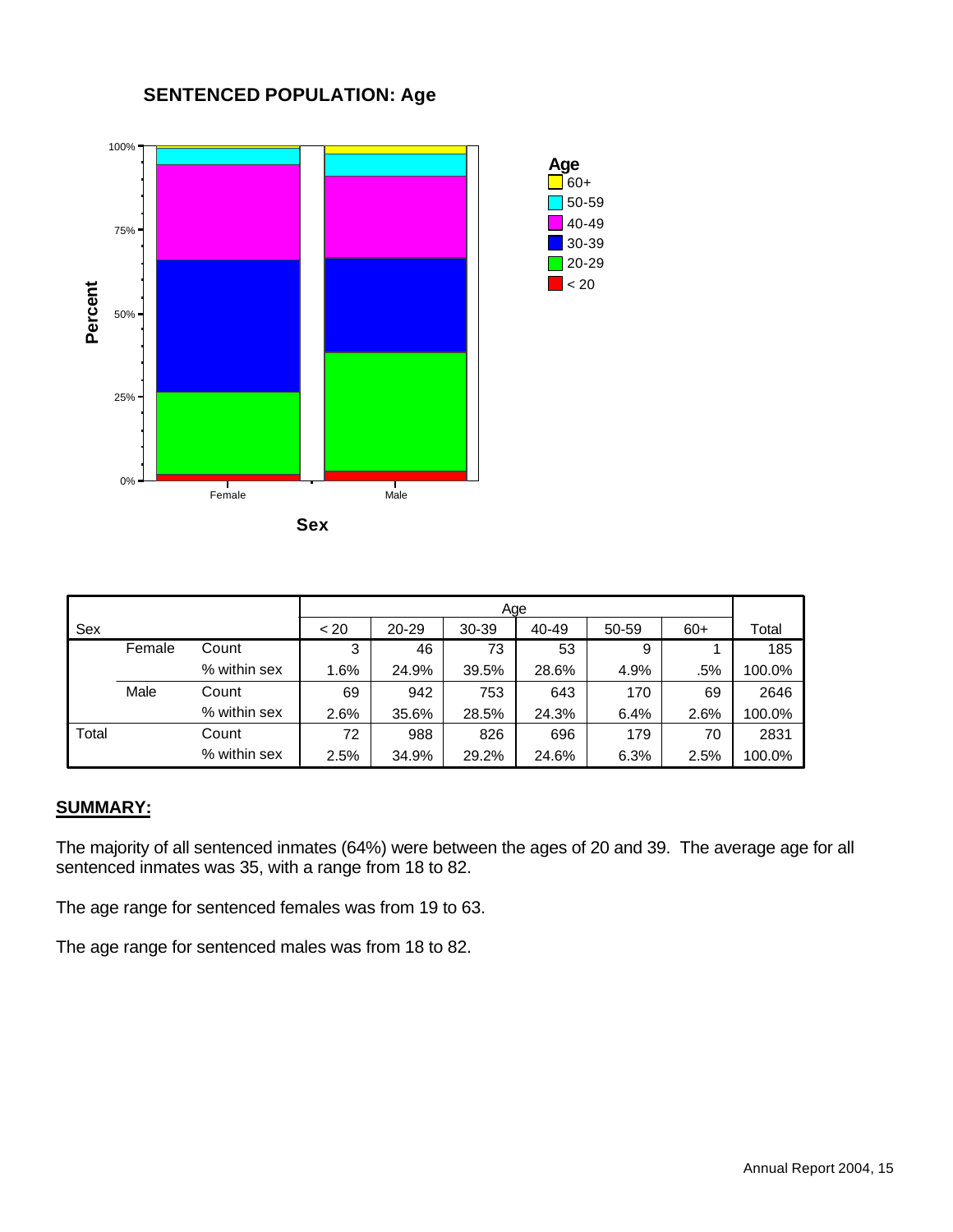

#### **SENTENCED POPULATION: Sentence Length**

|       |        |              |                  | Sentence Length          |             |             |              |          |        |  |  |
|-------|--------|--------------|------------------|--------------------------|-------------|-------------|--------------|----------|--------|--|--|
| Sex   |        |              | 6 mos or<br>less | $6 \,\mathrm{mos}$ -1 yr | $1 - 3$ yrs | $3 - 5$ yrs | $5 - 10$ yrs | $10+yrs$ | Total  |  |  |
|       | Female | Count        | 86               | 46                       | 32          |             | 8            | 6        | 185    |  |  |
|       |        | % within sex | 46.5%            | 24.9%                    | 17.3%       | 3.8%        | 4.3%         | 3.2%     | 100.0% |  |  |
|       | Male   | Count        | 492              | 304                      | 533         | 305         | 344          | 668      | 2646   |  |  |
|       |        | % within sex | 18.6%            | 11.5%                    | 20.1%       | 11.5%       | 13.0%        | 25.2%    | 100.0% |  |  |
| Total |        | Count        | 578              | 350                      | 565         | 312         | 352          | 674      | 2831   |  |  |
|       |        | % within sex | 20.4%            | 12.4%                    | 20.0%       | 11.0%       | 12.4%        | 23.8%    | 100.0% |  |  |

#### **SUMMARY:**

On September 30, 2004, 20% of all sentenced inmates were serving a sentence of 6 months or less. In contrast to this stock population, approximately two-thirds of all newly sentenced commitments receive sentences of 6 months or less.

This stock population also illustrates that slightly more than 70% of females were serving a sentence of less than 1 year on September 30, 2004, while only 30% of males were serving a sentence of less than 1 year.

One hundred sixty-four lifers (143 lifers, 21 lifers w/o parole) are included in the "sentence greater than 10 years" category. While lifers represent 6% of RIDOC's custodial population, 12 of these inmates are under the jurisdiction of another state.

Rhode Island inmates who are serving out of state are excluded from the sentence length calculations.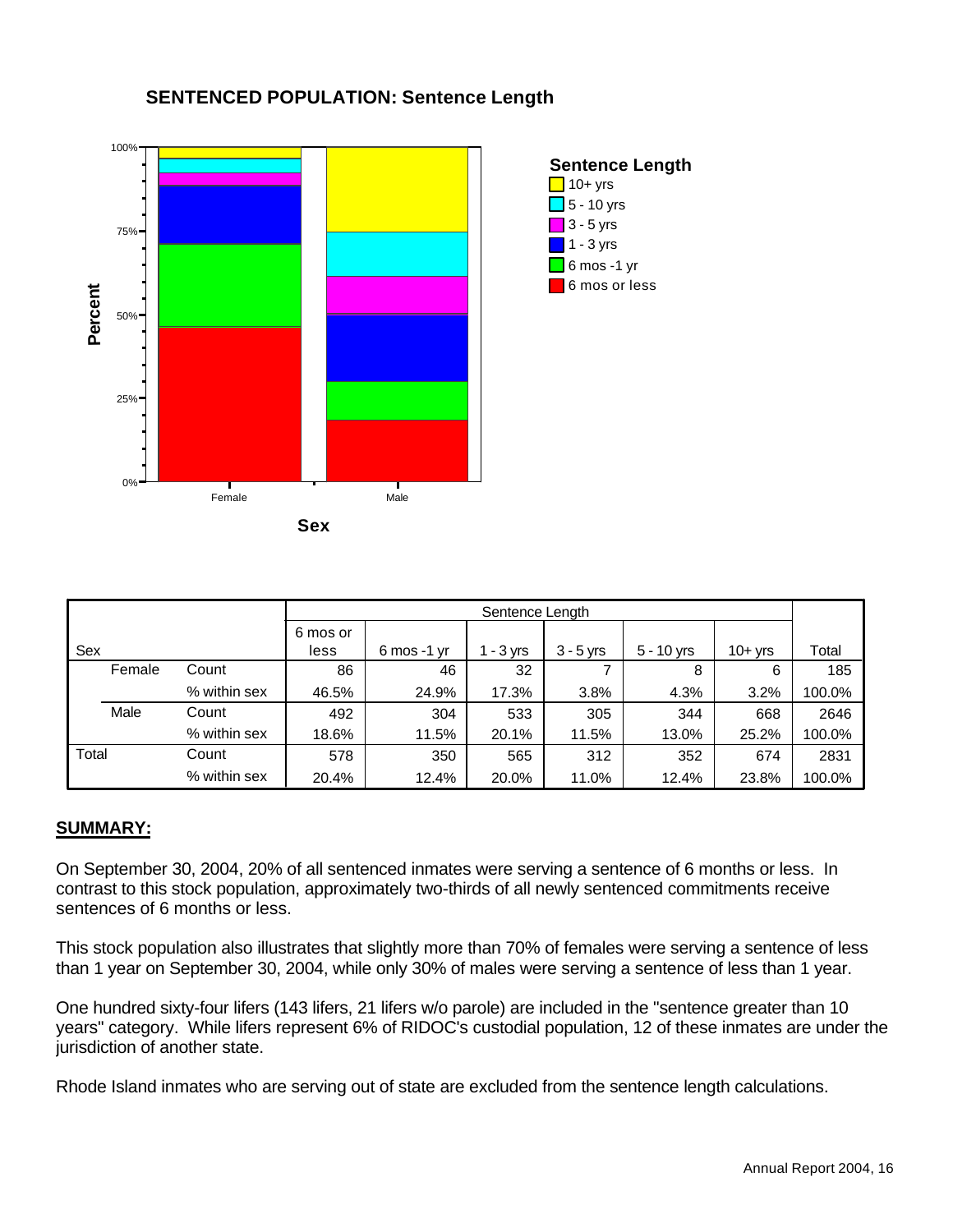### **Type of Offense by Facility**

|                            |              |         |          |          | Type of Offense |            |                |        |
|----------------------------|--------------|---------|----------|----------|-----------------|------------|----------------|--------|
| Security                   |              | Violent | Sex      | B&E      | Drug            | Nonviolent | Pending        | Total  |
| <b>Forensic Unit</b>       | Count        | 2       | 1        | $\Omega$ | $\Omega$        | 1          | $\Omega$       | 4      |
|                            | % w/in sec   | 50.0%   | 25.0%    | .0%      | .0%             | 25.0%      | .0%            | 100.0% |
| <b>High Security</b>       | Count        | 59      | 8        | 5        | 6               | 5          | $\Omega$       | 83     |
|                            | $%$ w/in sec | 71.1%   | 9.6%     | 6.0%     | 7.2%            | 6.0%       | .0%            | 100.0% |
| <b>Home Confinement</b>    | Count        | 27      | $\Omega$ | $\Omega$ | 9               | 112        | $\mathfrak{p}$ | 150    |
|                            | % w/in sec   | 18.0%   | .0%      | .0%      | 6.0%            | 74.7%      | 1.3%           | 100.0% |
| Intake Service Center      | Count        | 56      | 9        | 12       | 43              | 98         | $\mathcal{P}$  | 220    |
|                            | % w/in sec   | 25.5%   | 4.1%     | 5.5%     | 19.5%           | 44.5%      | .9%            | 100.0% |
| <b>Maximum Security</b>    | Count        | 253     | 53       | 26       | 23              | 25         | 1              | 381    |
|                            | % w/in sec   | 66.4%   | 13.9%    | 6.8%     | 6.0%            | 6.6%       | .3%            | 100.0% |
| <b>Medium Moran</b>        | Count        | 382     | 260      | 68       | 92              | 80         | 0              | 882    |
|                            | $%$ w/in sec | 43.3%   | 29.5%    | 7.7%     | 10.4%           | 9.1%       | .0%            | 100.0% |
| <b>Medium Price</b>        | Count        | 100     | $\Omega$ | 31       | 79              | 65         | $\Omega$       | 275    |
|                            | % w/in sec   | 36.4%   | .0%      | 11.3%    | 28.7%           | 23.6%      | .0%            | 100.0% |
| Minimum Security           | Count        | 200     | $\Omega$ | 76       | 224             | 188        | $\Omega$       | 688    |
|                            | $%$ w/in sec | 29.1%   | .0%      | 11.0%    | 32.6%           | 27.3%      | .0%            | 100.0% |
| <b>Womens Division</b>     | Count        | 12      | 0        | 3        | 18              | 44         | 0              | 77     |
| (DIX)                      | % w/in sec   | 15.6%   | .0%      | 3.9%     | 23.4%           | 57.1%      | .0%            | 100.0% |
| <b>Womens Division</b>     | Count        | 21      | $\Omega$ | 4        | 7               | 31         | $\Omega$       | 63     |
| (GM)                       | % w/in sec   | 33.3%   | .0%      | 6.3%     | 11.1%           | 49.2%      | .0%            | 100.0% |
| <b>Womens Transitional</b> | Count        | 0       | $\Omega$ | $\Omega$ | 6               | 2          | 0              | 8      |
| Housing                    | % w/in sec   | .0%     | .0%      | .0%      | 75.0%           | 25.0%      | .0%            | 100.0% |
| Total                      | Count        | 1112    | 331      | 225      | 507             | 651        | 5              | 2831   |
|                            | % w/in sec   | 39.3%   | 11.7%    | 7.9%     | 17.9%           | 23.0%      | .2%            | 100.0% |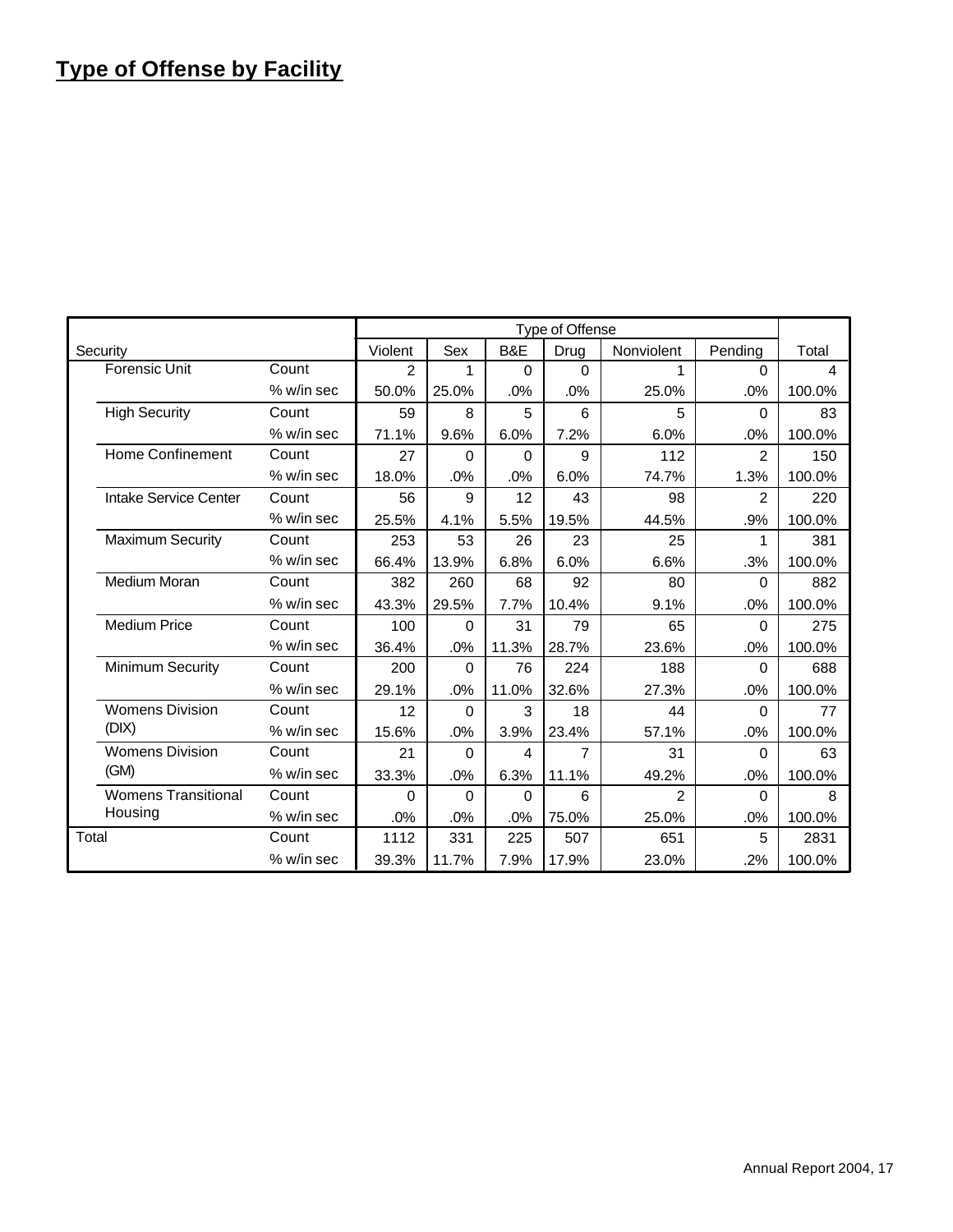### **Inmate Race by Facility**

|       |                            |              |              |       |          | Race     |          |          |        |
|-------|----------------------------|--------------|--------------|-------|----------|----------|----------|----------|--------|
|       |                            |              |              |       |          |          | Amer     |          |        |
|       | Security                   |              | <b>Black</b> | White | Asian    | Hispanic | Indian   | Other    | Total  |
|       | <b>Forensic Unit</b>       | Count        | 1            | 2     | 1        | 0        | $\Omega$ | $\Omega$ | 4      |
|       |                            | $%$ w/in sec | 25.0%        | 50.0% | 25.0%    | .0%      | $.0\%$   | .0%      | 100.0% |
|       | <b>High Security</b>       | Count        | 32           | 29    | $\Omega$ | 22       | $\Omega$ | $\Omega$ | 83     |
|       |                            | $%$ w/in sec | 38.6%        | 34.9% | .0%      | 26.5%    | .0%      | .0%      | 100.0% |
|       | <b>Home Confinement</b>    | Count        | 29           | 97    | 1        | 21       | 1        | 1        | 150    |
|       |                            | % w/in sec   | 19.3%        | 64.7% | .7%      | 14.0%    | $.7\%$   | $.7\%$   | 100.0% |
|       | Intake Service Center      | Count        | 67           | 111   | $\Omega$ | 41       | 1        | $\Omega$ | 220    |
|       |                            | % w/in sec   | 30.5%        | 50.5% | .0%      | 18.6%    | .5%      | .0%      | 100.0% |
|       | <b>Maximum Security</b>    | Count        | 131          | 171   | 6        | 70       | 2        | 1        | 381    |
|       |                            | % w/in sec   | 34.4%        | 44.9% | 1.6%     | 18.4%    | .5%      | .3%      | 100.0% |
|       | Medium Moran               | Count        | 202          | 529   | 18       | 128      | 4        | 1        | 882    |
|       |                            | $%$ w/in sec | 22.9%        | 60.0% | 2.0%     | 14.5%    | .5%      | $.1\%$   | 100.0% |
|       | <b>Medium Price</b>        | Count        | 83           | 122   | 1        | 69       | 0        | $\Omega$ | 275    |
|       |                            | $%$ w/in sec | 30.2%        | 44.4% | .4%      | 25.1%    | .0%      | .0%      | 100.0% |
|       | Minimum Security           | Count        | 219          | 341   | 4        | 121      | 3        | $\Omega$ | 688    |
|       |                            | % w/in sec   | 31.8%        | 49.6% | .6%      | 17.6%    | .4%      | .0%      | 100.0% |
|       | Womens Division (DIX)      | Count        | 20           | 43    | $\Omega$ | 13       | 0        | 1        | 77     |
|       |                            | $%$ w/in sec | 26.0%        | 55.8% | .0%      | 16.9%    | .0%      | 1.3%     | 100.0% |
|       | Womens Division (GM)       | Count        | 14           | 38    | 1        | 9        | 1        | $\Omega$ | 63     |
|       |                            | $%$ w/in sec | 22.2%        | 60.3% | 1.6%     | 14.3%    | 1.6%     | .0%      | 100.0% |
|       | <b>Womens Transitional</b> | Count        | 1            | 5     | $\Omega$ | 1        | 0        | 1        | 8      |
|       | Housing                    | % w/in sec   | 12.5%        | 62.5% | .0%      | 12.5%    | .0%      | 12.5%    | 100.0% |
| Total |                            | Count        | 799          | 1488  | 32       | 495      | 12       | 5        | 2831   |
|       |                            | % w/in sec   | 28.2%        | 52.6% | 1.1%     | 17.5%    | .4%      | .2%      | 100.0% |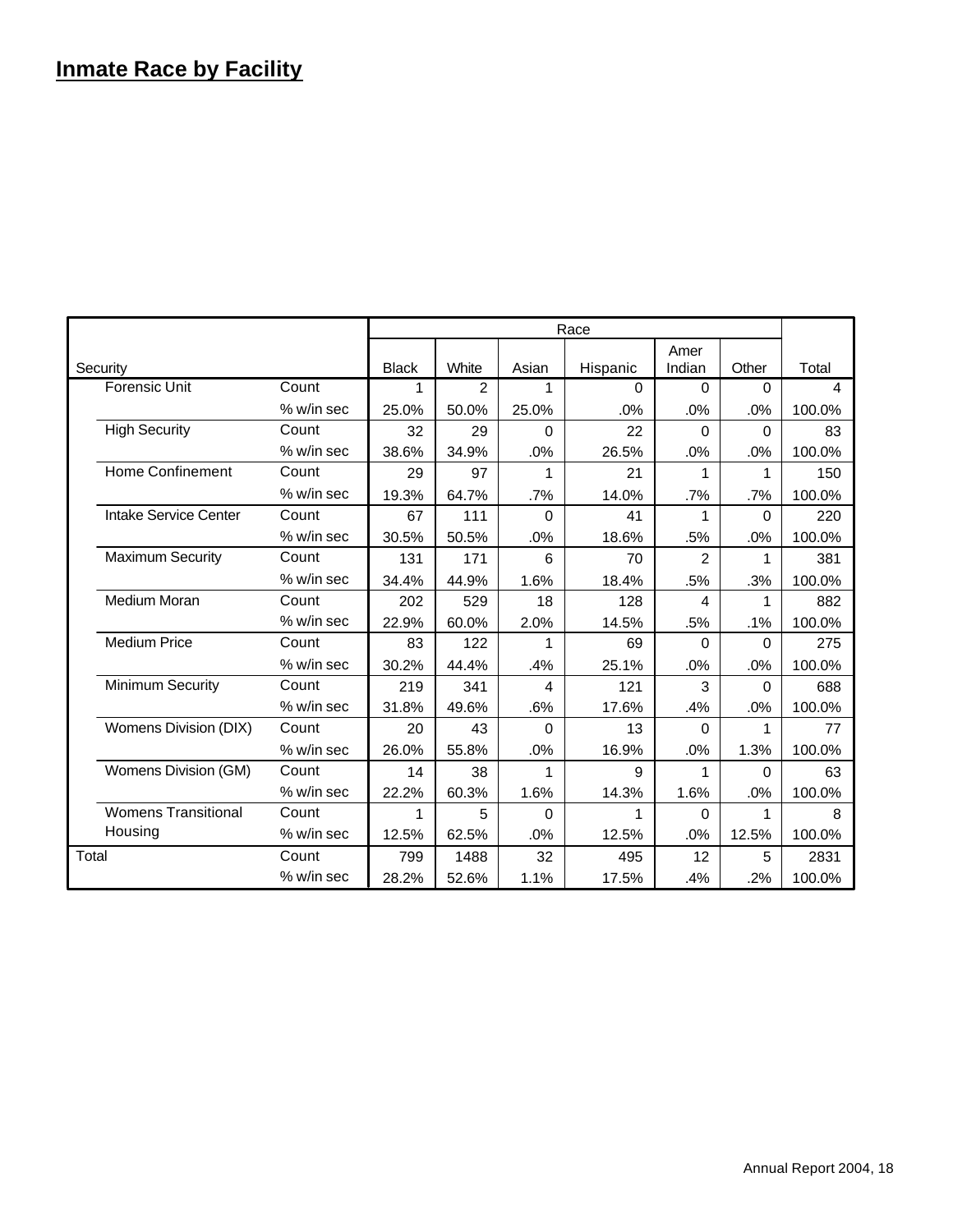### **Inmate Age by Facility**

|                            |              |          |           | Age   |                |                |                |        |
|----------------------------|--------------|----------|-----------|-------|----------------|----------------|----------------|--------|
| Security                   |              | < 20     | $20 - 29$ | 30-39 | 40-49          | 50-59          | $60+$          | Total  |
| <b>Forensic Unit</b>       | Count        | $\Omega$ | 1         | 3     | 0              | 0              | $\Omega$       | 4      |
|                            | % w/in sec   | .0%      | 25.0%     | 75.0% | .0%            | .0%            | .0%            | 100.0% |
| <b>High Security</b>       | Count        | 1        | 26        | 31    | 16             | $\overline{7}$ | $\overline{2}$ | 83     |
|                            | % w/in sec   | 1.2%     | 31.3%     | 37.3% | 19.3%          | 8.4%           | 2.4%           | 100.0% |
| <b>Home Confinement</b>    | Count        | 5        | 62        | 32    | 42             | 7              | $\mathcal{P}$  | 150    |
|                            | % w/in sec   | 3.3%     | 41.3%     | 21.3% | 28.0%          | 4.7%           | 1.3%           | 100.0% |
| Intake Service Center      | Count        | 9        | 85        | 62    | 50             | 12             | $\mathcal{P}$  | 220    |
|                            | % w/in sec   | 4.1%     | 38.6%     | 28.2% | 22.7%          | 5.5%           | .9%            | 100.0% |
| <b>Maximum Security</b>    | Count        | 1        | 141       | 114   | 96             | 24             | 5              | 381    |
|                            | % w/in sec   | .3%      | 37.0%     | 29.9% | 25.2%          | 6.3%           | 1.3%           | 100.0% |
| Medium Moran               | Count        | 16       | 228       | 251   | 249            | 84             | 54             | 882    |
|                            | $%$ w/in sec | 1.8%     | 25.9%     | 28.5% | 28.2%          | 9.5%           | 6.1%           | 100.0% |
| <b>Medium Price</b>        | Count        | 11       | 129       | 83    | 43             | 8              | 1              | 275    |
|                            | % w/in sec   | 4.0%     | 46.9%     | 30.2% | 15.6%          | 2.9%           | .4%            | 100.0% |
| <b>Minimum Security</b>    | Count        | 26       | 276       | 189   | 162            | 31             | 4              | 688    |
|                            | % w/in sec   | 3.8%     | 40.1%     | 27.5% | 23.5%          | 4.5%           | .6%            | 100.0% |
| Womens Division (DIX)      | Count        | 2        | 21        | 27    | 23             | 4              | $\Omega$       | 77     |
|                            | $%$ w/in sec | 2.6%     | 27.3%     | 35.1% | 29.9%          | 5.2%           | .0%            | 100.0% |
| Womens Division (GM)       | Count        | 1        | 19        | 29    | 13             | 1              | $\Omega$       | 63     |
|                            | % w/in sec   | 1.6%     | 30.2%     | 46.0% | 20.6%          | 1.6%           | .0%            | 100.0% |
| <b>Womens Transitional</b> | Count        | $\Omega$ | $\Omega$  | 5     | $\mathfrak{p}$ | 1              | $\Omega$       | 8      |
| Housing                    | % w/in sec   | .0%      | .0%       | 62.5% | 25.0%          | 12.5%          | .0%            | 100.0% |
| Total                      | Count        | 72       | 988       | 826   | 696            | 179            | 70             | 2831   |
|                            | % w/in sec   | 2.5%     | 34.9%     | 29.2% | 24.6%          | 6.3%           | 2.5%           | 100.0% |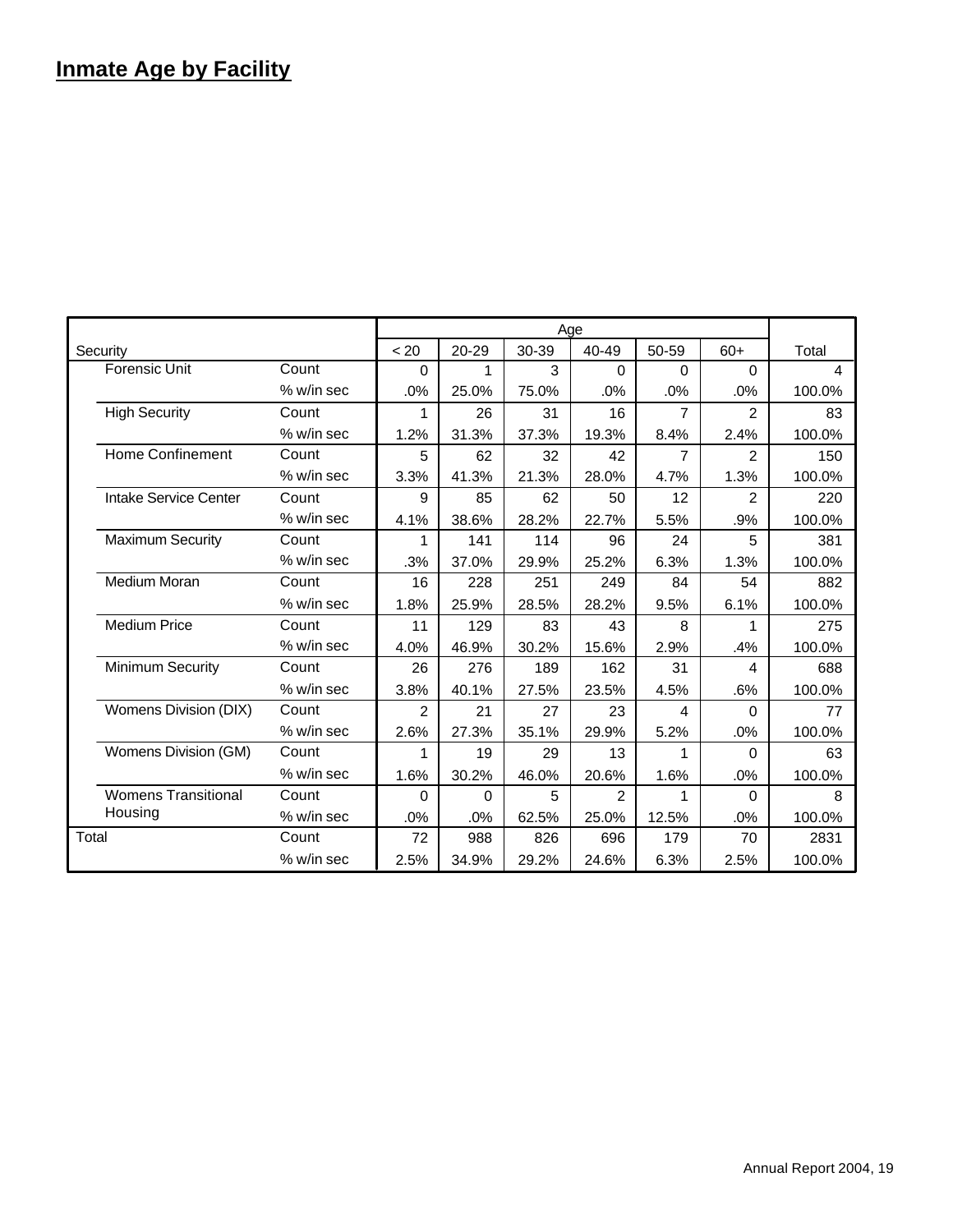### **Inmate Sentence Length by Facility**

|       |                            |            |          |          | Sentence Length |                |          |          |        |
|-------|----------------------------|------------|----------|----------|-----------------|----------------|----------|----------|--------|
|       |                            |            | 6 mos    | 6 mos    | $1 - 3$         |                | $5 - 10$ | $10+$    |        |
|       | Security                   |            | or less  | $-1$ yr  | yrs             | $3 - 5$ yrs    | yrs      | yrs      | Total  |
|       | <b>Forensic Unit</b>       | Count      | $\Omega$ | $\Omega$ | 1               | $\Omega$       | $\Omega$ | 3        | 4      |
|       |                            | % w/in sec | .0%      | .0%      | 25.0%           | .0%            | .0%      | 75.0%    | 100.0% |
|       | <b>High Security</b>       | Count      | $\Omega$ | 1        | 10              | 4              | 19       | 49       | 83     |
|       |                            | % w/in sec | .0%      | 1.2%     | 12.0%           | 4.8%           | 22.9%    | 59.0%    | 100.0% |
|       | <b>Home Confinement</b>    | Count      | 83       | 36       | 26              | 5              | $\Omega$ | $\Omega$ | 150    |
|       |                            | % w/in sec | 55.3%    | 24.0%    | 17.3%           | 3.3%           | $.0\%$   | .0%      | 100.0% |
|       | Intake Service Center      | Count      | 106      | 38       | 44              | $\overline{7}$ | 13       | 12       | 220    |
|       |                            | % w/in sec | 48.2%    | 17.3%    | 20.0%           | 3.2%           | 5.9%     | 5.5%     | 100.0% |
|       | <b>Maximum Security</b>    | Count      | 10       | 12       | 37              | 44             | 37       | 241      | 381    |
|       |                            | % w/in sec | 2.6%     | 3.1%     | 9.7%            | 11.5%          | 9.7%     | 63.3%    | 100.0% |
|       | Medium Moran               | Count      | 49       | 40       | 137             | 117            | 200      | 339      | 882    |
|       |                            | % w/in sec | 5.6%     | 4.5%     | 15.5%           | 13.3%          | 22.7%    | 38.4%    | 100.0% |
|       | <b>Medium Price</b>        | Count      | 61       | 49       | 81              | 41             | 39       | 4        | 275    |
|       |                            | % w/in sec | 22.2%    | 17.8%    | 29.5%           | 14.9%          | 14.2%    | 1.5%     | 100.0% |
|       | <b>Minimum Security</b>    | Count      | 197      | 137      | 211             | 87             | 36       | 20       | 688    |
|       |                            | % w/in sec | 28.6%    | 19.9%    | 30.7%           | 12.6%          | 5.2%     | 2.9%     | 100.0% |
|       | <b>Womens Division</b>     | Count      | 47       | 18       | $\overline{7}$  | $\overline{4}$ | $\Omega$ | 1        | 77     |
|       | (DIX)                      | % w/in sec | 61.0%    | 23.4%    | 9.1%            | 5.2%           | .0%      | 1.3%     | 100.0% |
|       | <b>Womens Division</b>     | Count      | 24       | 16       | 7               | 3              | 8        | 5        | 63     |
|       | (GM)                       | % w/in sec | 38.1%    | 25.4%    | 11.1%           | 4.8%           | 12.7%    | 7.9%     | 100.0% |
|       | <b>Womens Transitional</b> | Count      | 1        | 3        | 4               | $\Omega$       | $\Omega$ | 0        | 8      |
|       | Housing                    | % w/in sec | 12.5%    | 37.5%    | 50.0%           | .0%            | .0%      | .0%      | 100.0% |
| Total |                            | Count      | 578      | 350      | 565             | 312            | 352      | 674      | 2831   |
|       |                            | % w/in sec | 20.4%    | 12.4%    | 20.0%           | 11.0%          | 12.4%    | 23.8%    | 100.0% |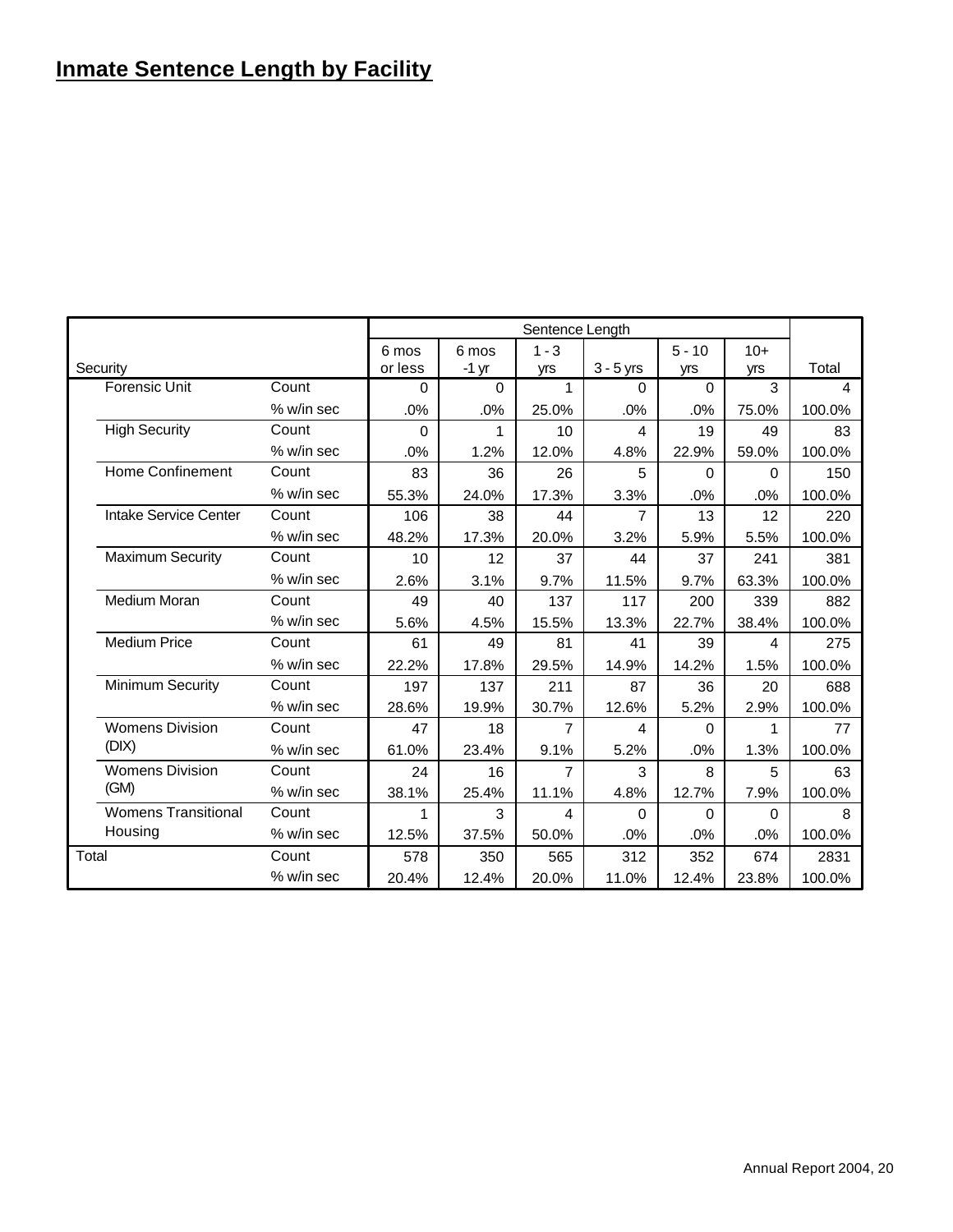### *VI. COMMUNITY CORRECTIONS (23,597)* **Probation Population (23,067)**





#### **SUMMARY:**

Almost 83% of the total population are male.

Approximately 3,600 probationers are excluded from analyses in the probation section of this report. Excluded are the following groups of probationers: probation holds (i.e., persons currently incarcerated but having probation following prison release), deportees, and those supervised in another state.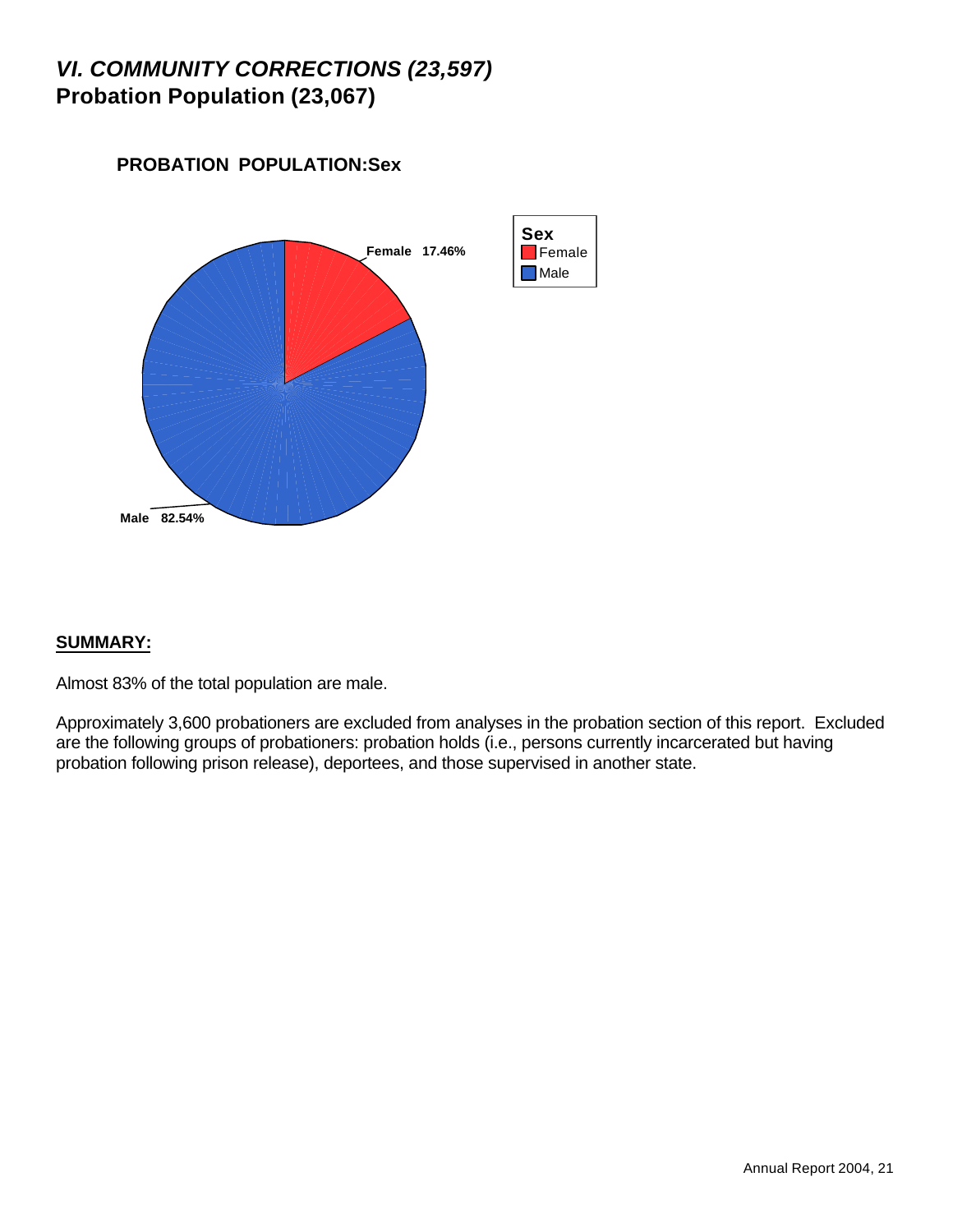

#### **PROBATION POPULATION: Type of Offense**



|       |        |              | Type of Offense |      |      |       |            |        |
|-------|--------|--------------|-----------------|------|------|-------|------------|--------|
| Sex   |        |              | Violent         | Sex  | B&E  | Drug  | Nonviolent | Total  |
|       | Female | Count        | 911             | 15   | 87   | 1126  | 1861       | 4000   |
|       |        | % within sex | 22.8%           | .4%  | 2.2% | 28.2% | 46.5%      | 100.0% |
|       | Male   | Count        | 7501            | 716  | 966  | 5166  | 4552       | 18901  |
|       |        | % within sex | 39.7%           | 3.8% | 5.1% | 27.3% | 24.1%      | 100.0% |
| Total |        | Count        | 8412            | 731  | 1053 | 6292  | 6413       | 22901  |
|       |        | % within sex | 36.7%           | 3.2% | 4.6% | 27.5% | 28.0%      | 100.0% |

#### **SUMMARY:**

Within the probation population, the largest proportion of males are under supervision for violent crimes (39%), while close to half (46%) of all women are under supervision for nonviolent crimes.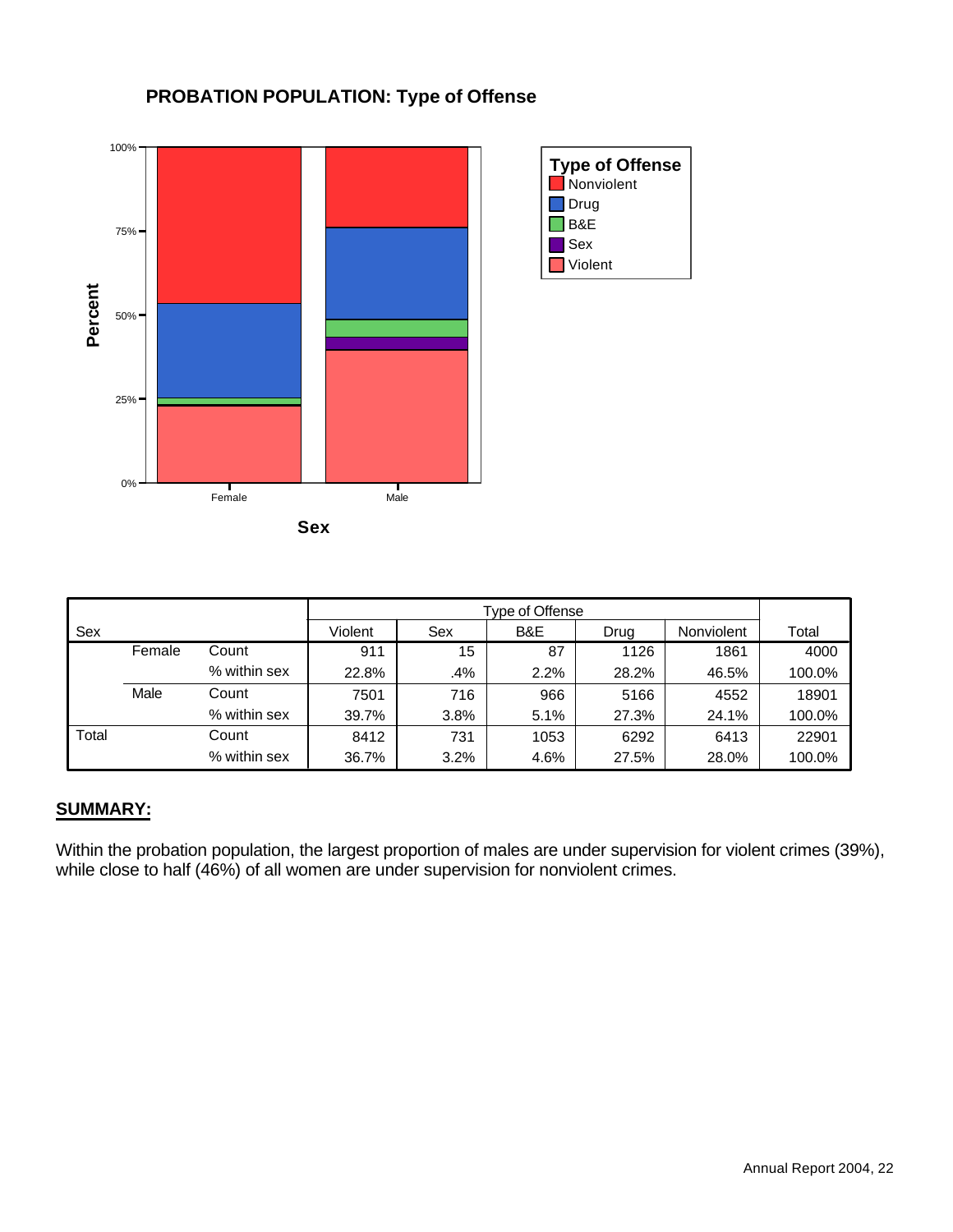

#### **PROBATION POPULATION: Race**



|       |        |              |              |       |       | Race     |                |       |         |        |
|-------|--------|--------------|--------------|-------|-------|----------|----------------|-------|---------|--------|
| Sex   |        |              | <b>Black</b> | White | Asian | Hispanic | Amer<br>Indian | Other | Unknown | Total  |
|       | Female | Count        | 769          | 2387  | 16    | 520      | 27             | 35    | 270     | 4024   |
|       |        | % within sex | 19.1%        | 59.3% | .4%   | 12.9%    | .7%            | .9%   | 6.7%    | 100.0% |
|       | Male   | Count        | 3553         | 10830 | 189   | 3575     | 76             | 95    | 709     | 19027  |
|       |        | % within sex | 18.7%        | 56.9% | 1.0%  | 18.8%    | .4%            | .5%   | 3.7%    | 100.0% |
| Total |        | Count        | 4322         | 13217 | 205   | 4095     | 103            | 130   | 979     | 23051  |
|       |        | % within sex | 18.7%        | 57.3% | .9%   | 17.8%    | .4%            | .6%   | 4.2%    | 100.0% |

#### **SUMMARY:**

The majority of all males and females under probation supervision are White (57% and 59% respectively), followed by Black (19% and 19% respectively).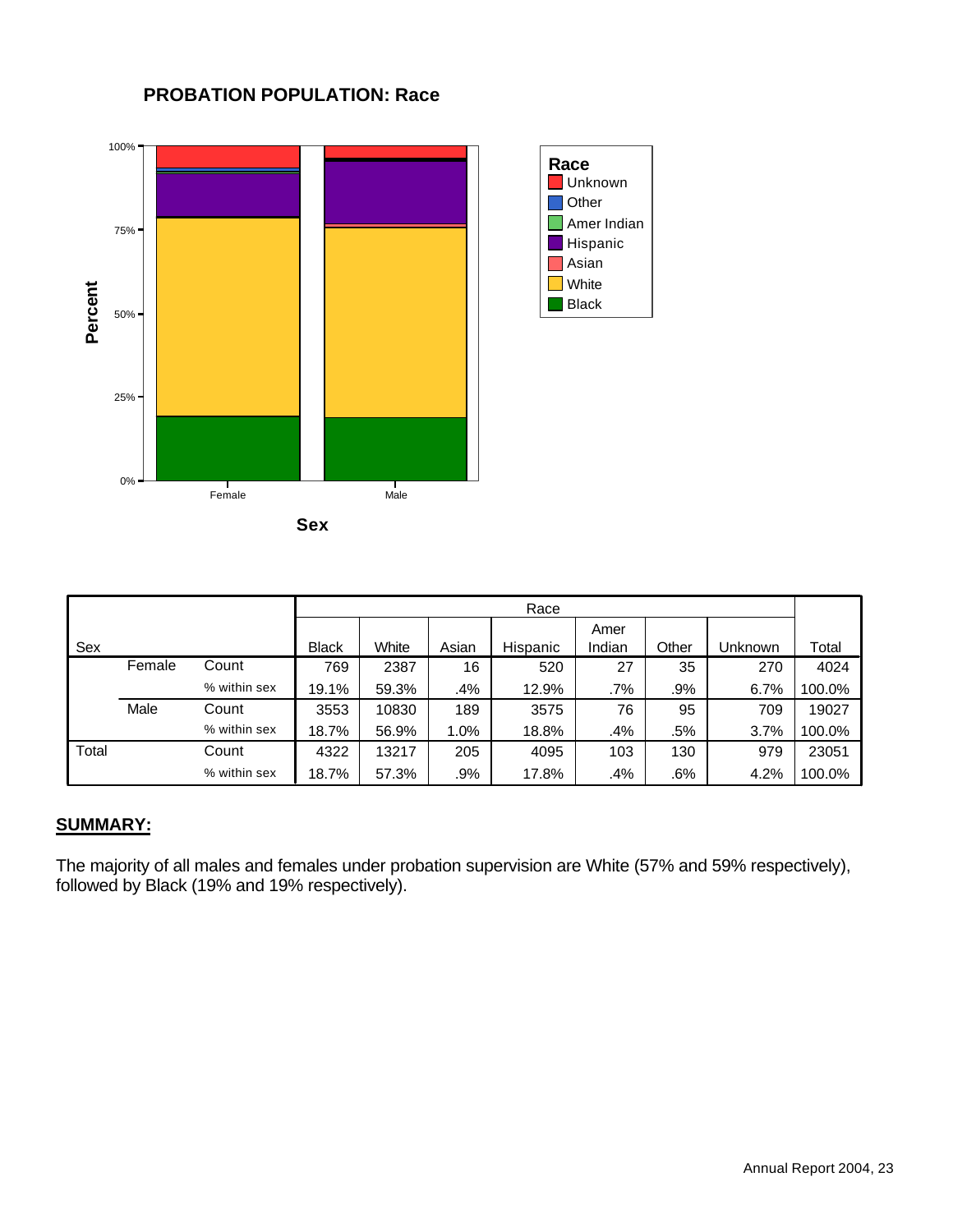#### **PROBATION POPULATION: Age**



| v<br>×<br>۰,<br>٧ |  |
|-------------------|--|

|       |        |              | Age  |       |       |       |       |       |        |  |
|-------|--------|--------------|------|-------|-------|-------|-------|-------|--------|--|
| Sex   |        |              | < 20 | 20-29 | 30-39 | 40-49 | 50-59 | $60+$ | Total  |  |
|       | Female | Count        | 77   | 1108  | 1350  | 1149  | 280   | 60    | 4024   |  |
|       |        | % within sex | 1.9% | 27.5% | 33.5% | 28.6% | 7.0%  | 1.5%  | 100.0% |  |
|       | Male   | Count        | 506  | 6346  | 5703  | 4487  | 1474  | 505   | 19021  |  |
|       |        | % within sex | 2.7% | 33.4% | 30.0% | 23.6% | 7.7%  | 2.7%  | 100.0% |  |
| Total |        | Count        | 583  | 7454  | 7053  | 5636  | 1754  | 565   | 23045  |  |
|       |        | % within sex | 2.5% | 32.3% | 30.6% | 24.5% | 7.6%  | 2.5%  | 100.0% |  |

60+  $\Box$  50-59  $\Box$  40-49 30-39 20-29  $\Box$  < 20

**Age**

#### **SUMMARY:**

On September 30, 2004, there were 584 probationers under the age of 20. The majority of females (61%) were between the ages of 20 and 39. The majority of males (63%) were also between the ages of 20 and 39.

The average age for all probationers was 35.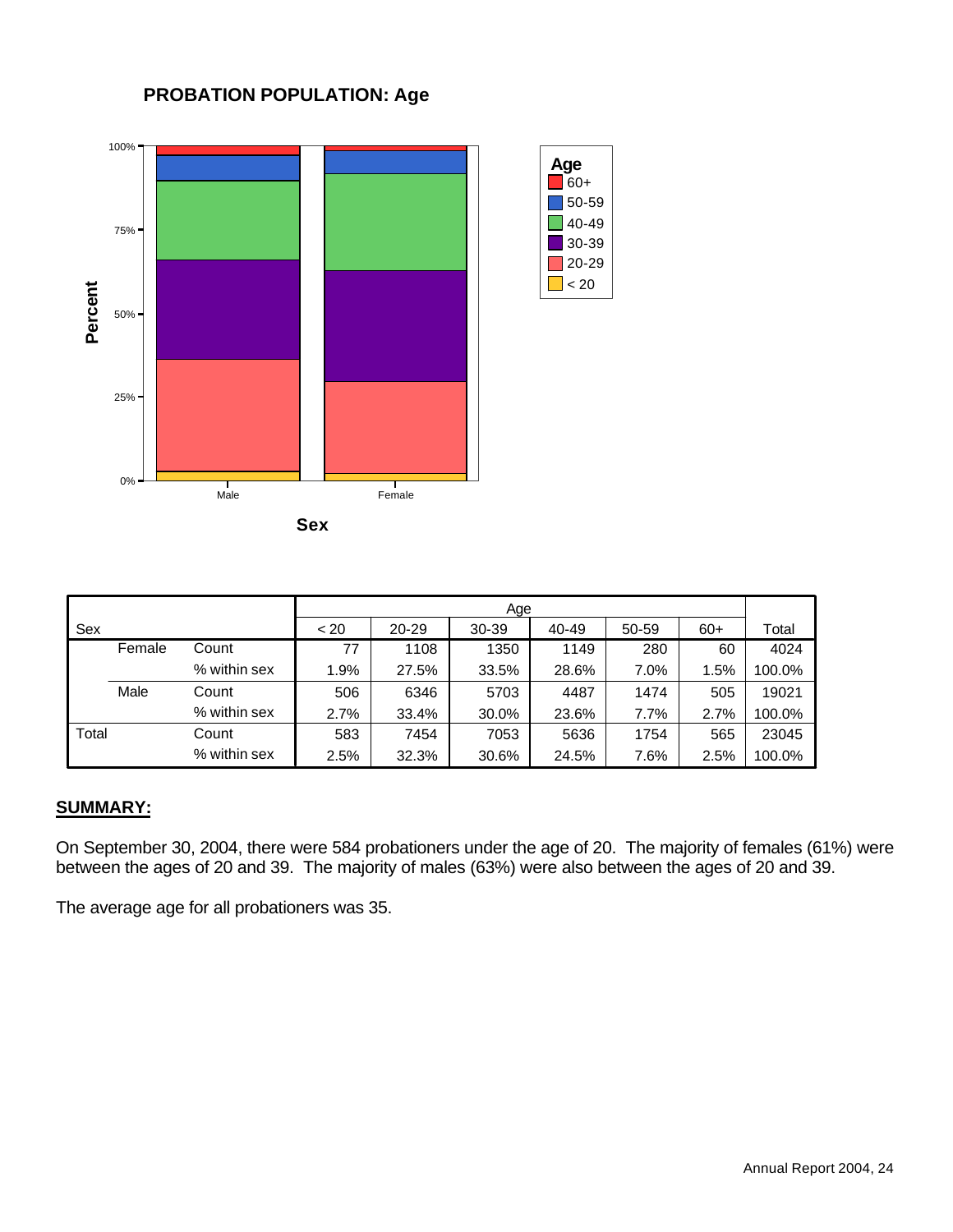### *VI. COMMUNITY CORRECTIONS* **Parole Population (530)**

### **PAROLE POPULATION: Sex**



#### **SUMMARY:**

On September 30, 2004, a very small percentage of parolees were female (8%).

Ninety-four of the 530 parolees had the added supervision of electronic monitoring.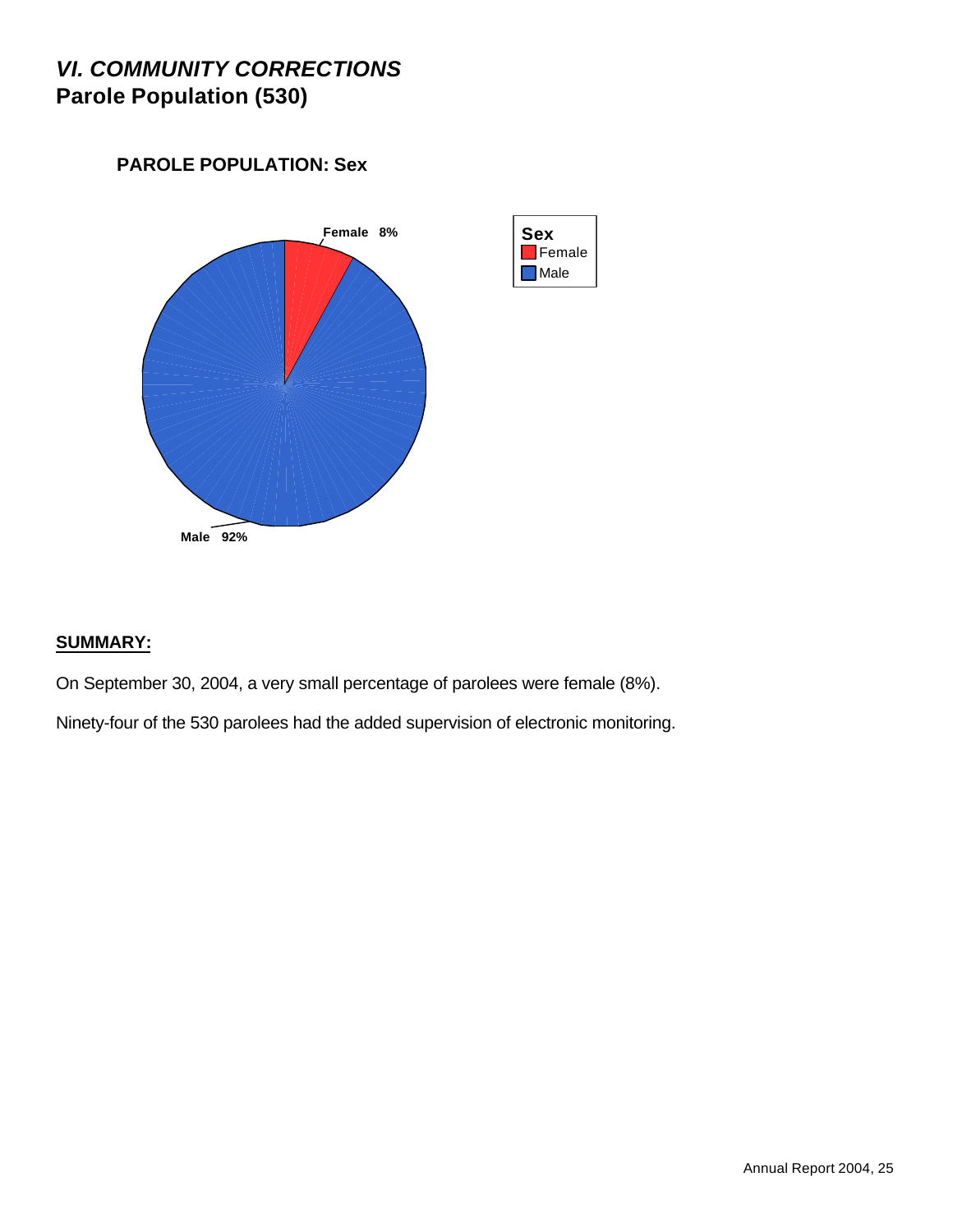

#### **PAROLE POPULATION: Type of Offense**



|       |        |              |         |      | Type of Offense |       |            |        |
|-------|--------|--------------|---------|------|-----------------|-------|------------|--------|
| Sex   |        |              | Violent | Sex  | B&E             | Drug  | Nonviolent | Total  |
|       | Female | Count        | 911     | 15   | 87              | 1126  | 1861       | 4000   |
|       |        | % within sex | 22.8%   | 4%   | 2.2%            | 28.2% | 46.5%      | 100.0% |
|       | Male   | Count        | 7501    | 716  | 966             | 5166  | 4552       | 18901  |
|       |        | % within sex | 39.7%   | 3.8% | 5.1%            | 27.3% | 24.1%      | 100.0% |
| Total |        | Count        | 8412    | 731  | 1053            | 6292  | 6413       | 22901  |
|       |        | % within sex | 36.7%   | 3.2% | 4.6%            | 27.5% | 28.0%      | 100.0% |

#### **SUMMARY:**

Within the parole population, most males and females are under supervision for violent crimes (65% and 45% respectively). Another 41% of females are under parole supervision for drug offenses.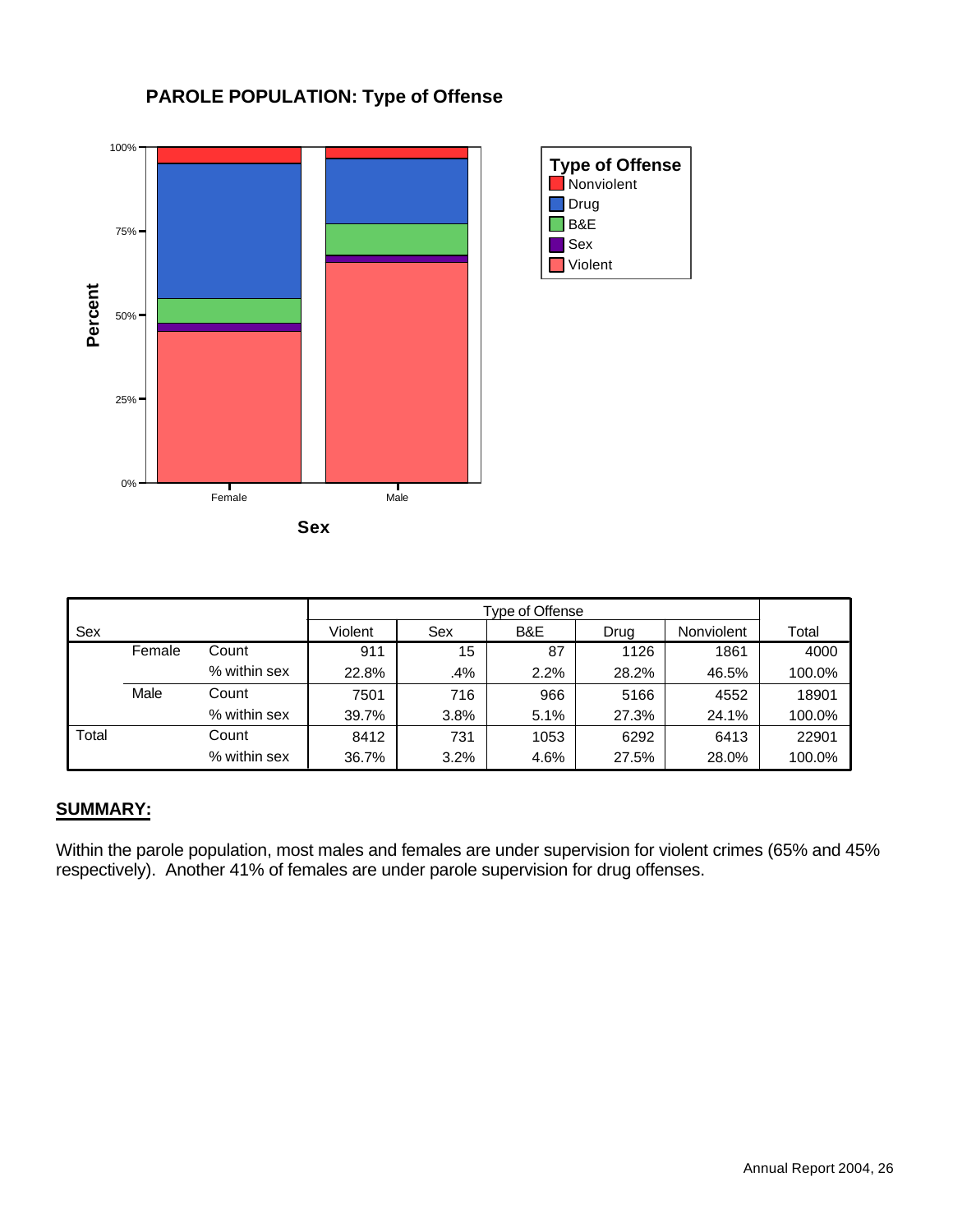#### **PAROLE POPULATION: Race**





|       |        |              |              |       |       | Race     |        |        |         |        |
|-------|--------|--------------|--------------|-------|-------|----------|--------|--------|---------|--------|
|       |        |              |              |       |       |          | Amer   |        |         |        |
| Sex   |        |              | <b>Black</b> | White | Asian | Hispanic | Indian | Other  | Unknown | Total  |
|       | Female | Count        | 6            | 27    | 0     |          | 0      | 0      | 2       | 42     |
|       |        | % within sex | 14.3%        | 64.3% | .0%   | 16.7%    | .0%    | $.0\%$ | 4.8%    | 100.0% |
|       | Male   | Count        | 109          | 282   | 2     | 87       |        | 3      | 4       | 488    |
|       |        | % within sex | 22.3%        | 57.8% | .4%   | 17.8%    | .2%    | .6%    | $.8\%$  | 100.0% |
| Total |        | Count        | 115          | 309   | 2     | 94       |        | 3      | 6       | 530    |
|       |        | % within sex | 21.7%        | 58.3% | .4%   | 17.7%    | $.2\%$ | .6%    | 1.1%    | 100.0% |

#### **SUMMARY:**

The majority of all males and females under parole supervision are White (58%), followed by Black (22%).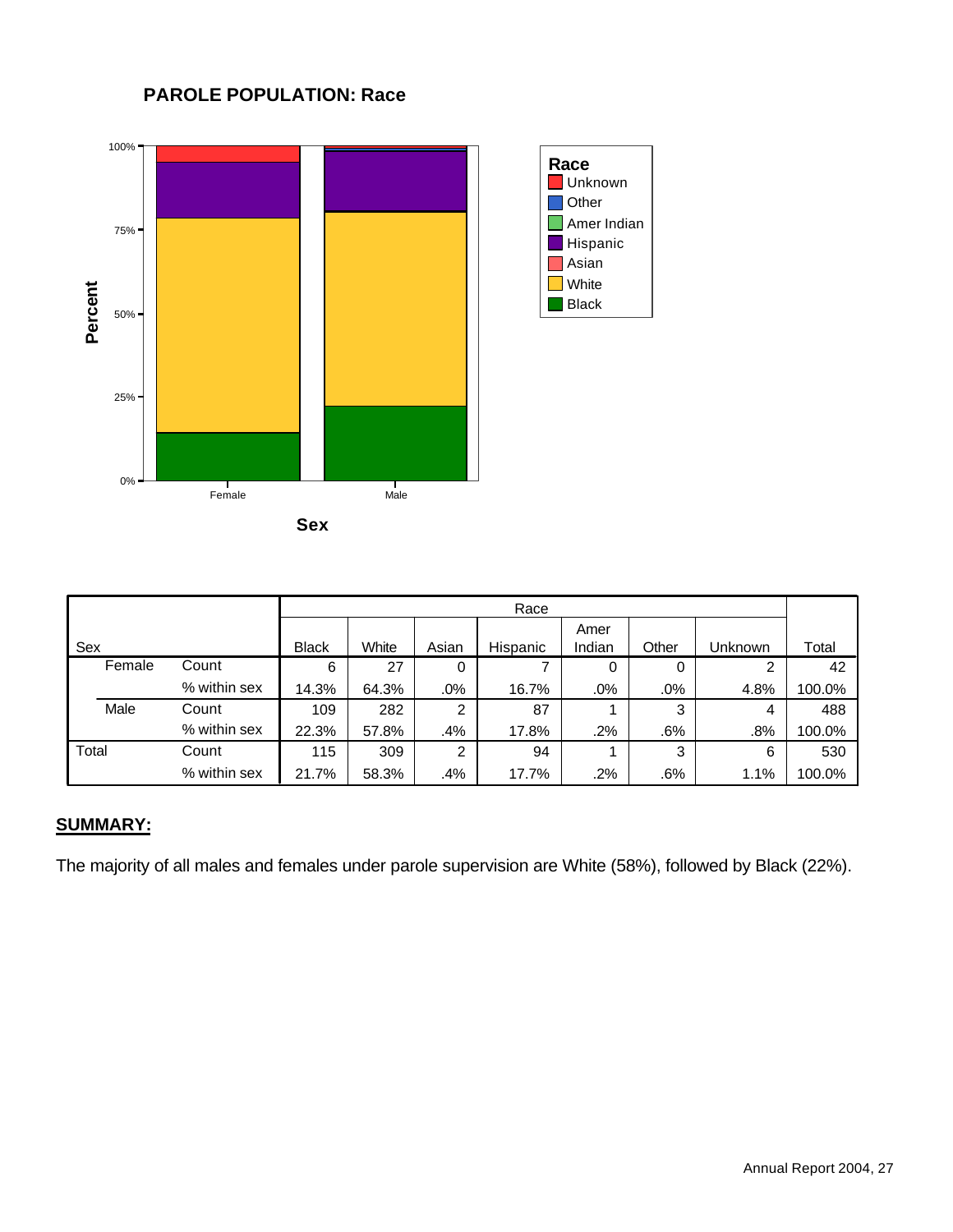#### **PAROLE POPULATION: Age**



| 전 사<br>. .<br>۰.<br>v | ۰,<br>×<br>۰. |  |
|-----------------------|---------------|--|
|                       |               |  |

|       |        |              | Age    |           |           |       |       |       |        |
|-------|--------|--------------|--------|-----------|-----------|-------|-------|-------|--------|
| Sex   |        |              | < 20   | $20 - 29$ | $30 - 39$ | 40-49 | 50-59 | $60+$ | Total  |
|       | Female | Count        | 0      | 9         | 16        | 13    | 2     | າ     | 42     |
|       |        | % within sex | .0%    | 21.4%     | 38.1%     | 31.0% | 4.8%  | 4.8%  | 100.0% |
|       | Male   | Count        |        | 121       | 180       | 124   | 49    | 13    | 488    |
|       |        | % within sex | $.2\%$ | 24.8%     | 36.9%     | 25.4% | 10.0% | 2.7%  | 100.0% |
| Total |        | Count        |        | 130       | 196       | 137   | 51    | 15    | 530    |
|       |        | % within sex | $.2\%$ | 24.5%     | 37.0%     | 25.8% | 9.6%  | 2.8%  | 100.0% |

#### **SUMMARY:**

On September 30, 2004, there was one parolee under the age of 20. The majority of females under parole supervision were distributed between two categories: 30-39 (38%) and 40-49 (31%). The majority of men under parole supervision were distributed between three categories: 20-29 (25%), 30-39 (37%) and 40-49 (25%).

The average age for all parolees was 38.